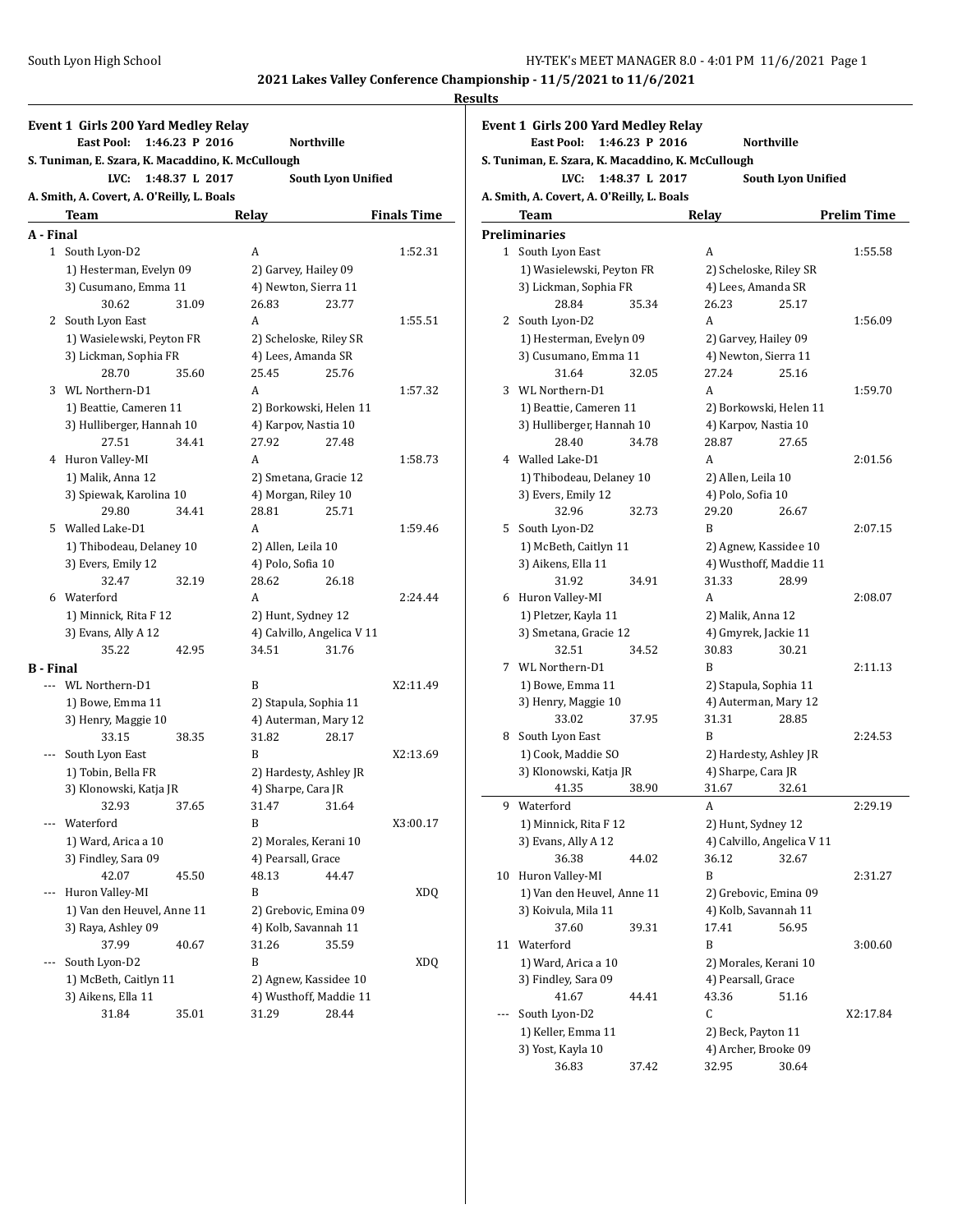|                  | Preliminaries  (Event 1 Girls 200 Yard Medley Relay) |                |                                |                      |                    | <b>Results</b> |
|------------------|------------------------------------------------------|----------------|--------------------------------|----------------------|--------------------|----------------|
|                  | <b>Team</b>                                          |                | Relay                          |                      | <b>Prelim Time</b> | Ever           |
| --- 1            | South Lyon-D2                                        |                | D                              |                      | X2:27.23           |                |
|                  | 1) Yarbrough, Katelyn 11                             |                | 2) Belcher, Addison 09         |                      |                    |                |
|                  | 3) Ries, Isabella 10                                 |                | 4) Whitcher, Theresa 10        |                      |                    |                |
|                  | 38.48                                                | 39.68          | 36.32                          | 32.75                |                    | Prel           |
|                  | South Lyon East                                      |                | C                              |                      | X2:39.93           |                |
|                  | 1) Gadiraju, Tanvi 09                                |                | 2) Christensen, Brooke FR      |                      |                    |                |
|                  | 3) Visnyak, Shirley SR                               |                | 4) Roller, Joelle FR           |                      |                    |                |
|                  | 47.67                                                | 41.52          | 37.66                          | 33.08                |                    |                |
|                  | Walled Lake-D1                                       |                | B                              |                      | DQ                 |                |
|                  | 1) Wright, Shelby 9                                  |                | 2) Paye, Morgan 12             |                      |                    |                |
|                  | 3) Merski, Gabrielle 11                              |                | 4) Cancellara, Julia Biondo 10 |                      |                    |                |
|                  | 48.02                                                | 41.19          | 52.22                          | 40.13                |                    |                |
|                  | WL Northern-D1                                       |                | C                              |                      | XDQ                |                |
|                  | 1) Poloney, Ella 10                                  |                | 2) Diamond, Samantha 10        |                      |                    |                |
|                  | 3) Rosender, Lily 9                                  |                | 4) Teasdale, Anaia 9           |                      |                    |                |
|                  | 43.25                                                | 42.76          | 32.19                          | 35.55                |                    |                |
|                  |                                                      |                |                                |                      |                    |                |
|                  | Event 2 Girls 200 Yard Freestyle                     |                |                                |                      |                    |                |
|                  | <b>East Pool:</b>                                    | 1:50.86 P 2016 |                                | Laura Westphal       |                    |                |
|                  | LVC:                                                 | 1:55.89 L 2019 |                                | <b>Lindsay Boals</b> |                    |                |
|                  | Name                                                 |                | YrSchool                       |                      | <b>Finals Time</b> |                |
| A - Final        |                                                      |                |                                |                      |                    |                |
|                  | 1 Hieber, Alexa                                      |                | 11 Walled Lake-D1              |                      | 1:55.60L           |                |
|                  | 27.28                                                | 29.08          | 29.81                          | 29.43                |                    |                |
| 2                | Moore, Paxton                                        |                | 12 Huron Valley-MI             |                      | 2:02.14            |                |
|                  | 27.53                                                | 30.37          | 32.18                          | 32.06                |                    |                |
| 3                | Houtman, Ashlyn                                      |                | SO South Lyon East             |                      | 2:04.71            |                |
|                  | 28.43                                                | 31.20          | 32.71                          | 32.37                |                    |                |
|                  | 4 Hutchinson, Mya                                    |                | 09 Huron Valley-MI             |                      | 2:05.56            |                |
|                  | 28.46                                                | 32.03          | 32.73                          | 32.34                |                    |                |
| 5                | Bieniasz, Emily                                      |                | 9 Walled Lake-D1               |                      | 2:06.84            |                |
|                  | 28.90                                                | 31.82          | 33.08                          | 33.04                |                    |                |
| 6                | Morgan, Riley                                        |                | 10 Huron Valley-MI             |                      | 2:09.14            |                |
|                  | 29.60                                                | 32.60          | 33.54                          | 33.40                |                    |                |
| 7                | McBeth, Caitlyn                                      |                | 11 South Lyon-D2               |                      | 2:10.30            |                |
|                  | 30.24                                                | 33.13          | 34.06                          | 32.87                |                    |                |
| 8                | Andruszkiewicz, Kayla                                |                | JR South Lyon East             |                      | 2:10.33            |                |
|                  | 30.24                                                | 32.96          | 34.17                          | 32.96                |                    |                |
| <b>B</b> - Final |                                                      |                |                                |                      |                    |                |
| 9                | Schneider, Olivia                                    |                | 10 Huron Valley-MI             |                      | 2:13.78            |                |
|                  | 30.71                                                | 34.47          | 35.01                          | 33.59                |                    |                |
| 10               | Stec, Brooke                                         |                | 09 Huron Valley-MI             |                      | 2:14.52            |                |
|                  | 30.78                                                | 34.69          | 35.46                          | 33.59                |                    |                |
|                  | 11 Piggott, Brooke                                   |                | 10 Walled Lake-D1              |                      | 2:15.38            |                |
|                  | 30.85                                                | 34.68          | 35.20                          | 34.65                |                    |                |
| 12               | Turowski, Annakah                                    |                | 10 South Lyon-D2               |                      | 2:17.56            |                |
|                  | 31.45                                                | 34.77          | 36.40                          | 34.94                |                    |                |
| 13               | Henry, Lydia                                         |                | 09 Huron Valley-MI             |                      | 2:19.05            |                |
|                  | 31.98                                                | 35.41          | 36.26                          | 35.40                |                    |                |
| 14               | Haas, Genevieve                                      |                | 09 South Lyon-D2               |                      | 2:23.08            |                |
|                  | 32.56                                                | 36.51          | 37.38                          | 36.63                |                    |                |
| 15               | Lewis, Peyton                                        |                | 11 South Lyon-D2               |                      | 2:27.09            |                |
|                  | 33.49                                                | 36.92          | 38.85                          | 37.83                |                    |                |
|                  | 16 Minnick, Rita F                                   |                | 12 Waterford                   |                      | 2:29.22            |                |
|                  | 34.82                                                | 37.78          | 39.57                          | 37.05                |                    |                |

|     | <b>Event 2 Girls 200 Yard Freestyle</b> |                |    |                      |                    |
|-----|-----------------------------------------|----------------|----|----------------------|--------------------|
|     | <b>East Pool:</b>                       | 1:50.86 P 2016 |    | Laura Westphal       |                    |
|     | LVC:                                    | 1:55.89 L 2019 |    | <b>Lindsay Boals</b> |                    |
|     | Name                                    |                |    | <b>YrSchool</b>      | <b>Prelim Time</b> |
|     | <b>Preliminaries</b>                    |                |    |                      |                    |
|     | 1 Hieber, Alexa                         |                |    | 11 Walled Lake-D1    | 1:56.04            |
|     | 27.08                                   | 29.07          |    | 30.02<br>29.87       |                    |
| 2   | Moore, Paxton                           |                |    | 12 Huron Valley-MI   | 2:03.29            |
|     | 27.45                                   | 30.91          |    | 32.72<br>32.21       |                    |
| 3   | Hutchinson, Mya                         |                |    | 09 Huron Valley-MI   | 2:04.50            |
|     | 28.47                                   | 31.62          |    | 32.46<br>31.95       |                    |
|     | 4 Houtman, Ashlyn                       |                |    | SO South Lyon East   | 2:08.20            |
|     | 29.49                                   | 32.56          |    | 33.72<br>32.43       |                    |
| 5   | Bieniasz, Emily                         |                |    | 9 Walled Lake-D1     | 2:08.55            |
|     | 29.00                                   | 32.36          |    | 33.72<br>33.47       |                    |
|     | 6 Andruszkiewicz, Kayla                 |                |    | JR South Lyon East   | 2:10.04            |
|     | 29.85                                   | 32.66          |    | 33.59<br>33.94       |                    |
| 7   | Morgan, Riley                           |                |    | 10 Huron Valley-MI   | 2:10.10            |
|     | 28.56                                   | 32.28          |    | 34.15<br>35.11       |                    |
| 8   | McBeth, Caitlyn                         |                |    | 11 South Lyon-D2     | 2:11.60            |
|     | 30.19                                   | 32.88          |    | 33.60<br>34.93       |                    |
| 9   | Schneider, Olivia                       |                |    | 10 Huron Valley-MI   | 2:12.94            |
|     | 30.62                                   | 33.60          |    | 35.20<br>33.52       |                    |
| 10  | Stec, Brooke                            |                |    | 09 Huron Valley-MI   | 2:13.79            |
|     | 30.51                                   | 34.70          |    | 35.23<br>33.35       |                    |
| 11  | Piggott, Brooke                         |                |    | 10 Walled Lake-D1    | 2:16.56            |
|     | 30.72                                   | 34.67          |    | 35.78<br>35.39       |                    |
| 12  | Turowski, Annakah                       |                | 10 | South Lyon-D2        | 2:18.89            |
|     | 32.36                                   | 35.10          |    | 36.47<br>34.96       |                    |
|     | 13 Haas, Genevieve                      |                |    | 09 South Lyon-D2     | 2:22.59            |
|     | 32.22                                   | 36.03          |    | 37.44<br>36.90       |                    |
| 14  | Henry, Lydia                            |                |    | 09 Huron Valley-MI   | 2:23.49            |
|     | 31.94                                   | 36.37          |    | 38.27<br>36.91       |                    |
| 15  | Lewis, Peyton                           |                |    | 11 South Lyon-D2     | 2:25.48            |
|     | 33.25                                   | 36.42          |    | 38.14<br>37.67       |                    |
|     | 16 Minnick, Rita F                      |                |    | 12 Waterford         | 2:27.85            |
|     | 34.45                                   | 37.95          |    | 38.35<br>37.10       |                    |
| 17  | Strong, Shannon                         |                |    | 9 Walled Lake-D1     | 2:37.17            |
|     | 35.31                                   | 40.16          |    | 41.34<br>40.36       |                    |
|     | 18 Cook, Maddie                         |                | SO | South Lyon East      | 2:43.86            |
|     | 37.17                                   | 42.19          |    | 43.39<br>41.11       |                    |
| 19  | Plowman, Allie                          |                | 10 | WL Northern-D1       | 2:47.32            |
|     | 36.63                                   | 43.40          |    | 46.29<br>41.00       |                    |
| --- | Begerska, Sophia                        |                | 11 | Huron Valley-MI      | X2:31.24           |
|     | 33.52                                   | 38.75          |    | 40.15<br>38.82       |                    |
|     | Gordon, Abby                            |                |    | 09 Huron Valley-MI   | X2:37.37           |
|     | 33.87                                   | 39.10          |    | 1:24.54              |                    |
|     | Grottschreiber, Pia                     |                | 10 | Huron Valley-MI      | X2:38.93           |
|     | 34.34                                   | 39.21          |    | 43.37<br>42.01       |                    |
|     | Molski, Grace                           |                |    | 9 WL Northern-D1     | X2:46.49           |
|     | 37.68                                   | 42.54          |    | 43.79<br>42.48       |                    |
|     | Acrich, Lyla                            |                |    | 9 WL Northern-D1     | X2:48.32           |
|     | 37.51                                   | 43.21          |    | 45.03<br>42.57       |                    |
|     |                                         |                |    |                      |                    |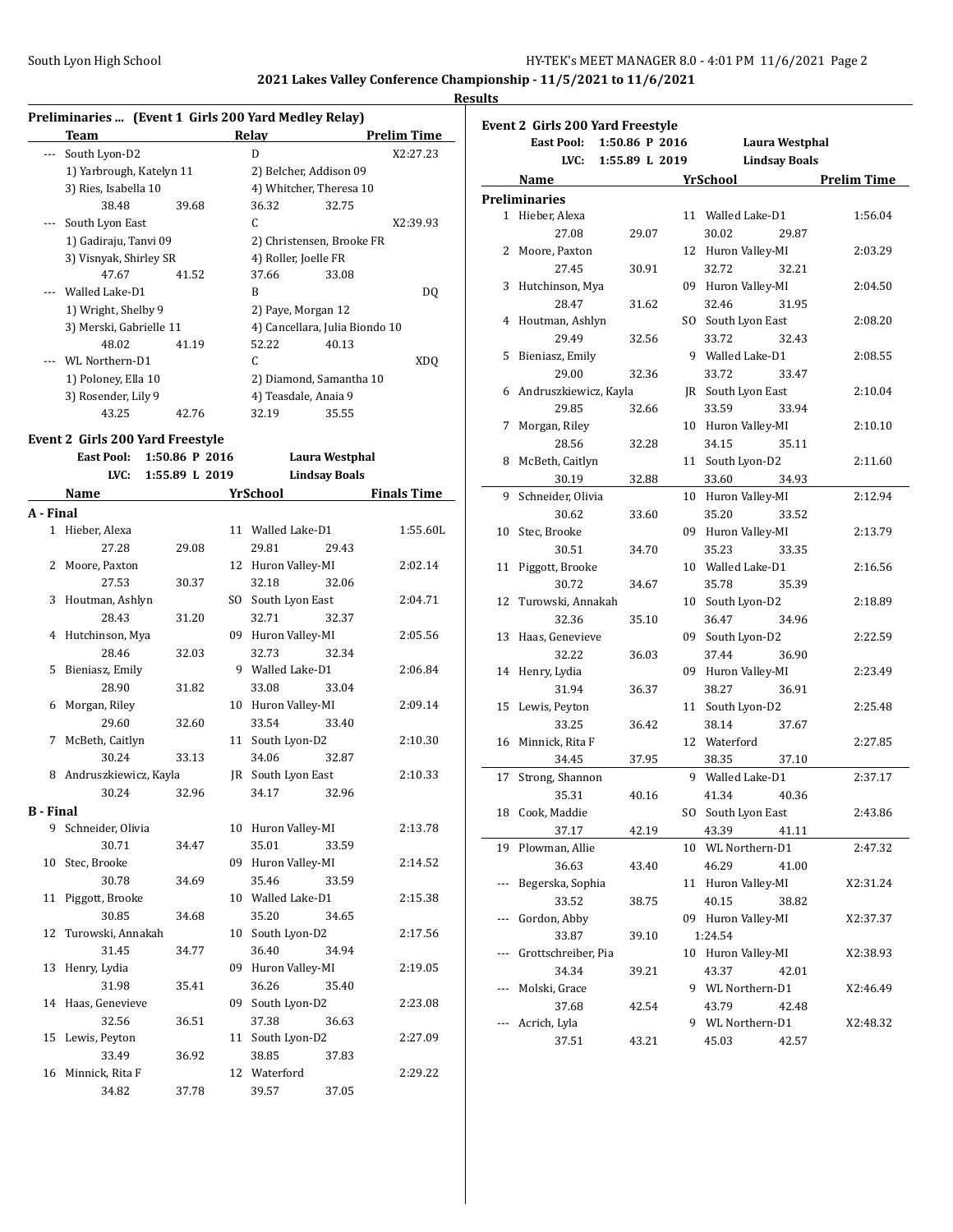# South Lyon High School **HY-TEK's MEET MANAGER 8.0 - 4:01 PM 11/6/2021** Page 3

**2021 Lakes Valley Conference Championship - 11/5/2021 to 11/6/2021**

|                  | Event 3 Girls 200 Yard IM<br>East Pool: 2:04.25 P 2007 |                |    | <b>Allison Schmitt</b> |                    |
|------------------|--------------------------------------------------------|----------------|----|------------------------|--------------------|
|                  | LVC:                                                   | 2:08.40 L 2020 |    | <b>Ella Glaspe</b>     |                    |
|                  | Name                                                   |                |    | <b>YrSchool</b>        | <b>Finals Time</b> |
| A - Final        |                                                        |                |    |                        |                    |
|                  | 1 McCaul, Lauren                                       |                |    | 09 Huron Valley-MI     | 2:14.19            |
|                  | 29.62                                                  | 34.27          |    | 39.89<br>30.41         |                    |
|                  | 2 Cusumano, Emma                                       |                |    | 11 South Lyon-D2       | 2:14.36            |
|                  | 28.81                                                  | 34.05          |    | 39.58<br>31.92         |                    |
| 3                | Garvey, Hailey                                         |                |    | 09 South Lyon-D2       | 2:14.65            |
|                  | 29.49                                                  | 34.37          |    | 38.99<br>31.80         |                    |
| 4                | Hulliberger, Hannah                                    |                |    | 10 WL Northern-D1      | 2:17.37            |
|                  | 28.83                                                  | 35.55          |    | 40.70<br>32.29         |                    |
| 5                | Evers, Emily                                           |                |    | 12 Walled Lake-D1      | 2:18.71            |
|                  | 29.54                                                  | 36.07          |    | 39.34<br>33.76         |                    |
| 6                | Polo, Sofia                                            |                |    | 10 Walled Lake-D1      | 2:21.55            |
|                  | 31.22                                                  | 35.87          |    | 41.25<br>33.21         |                    |
| 7                | Katcherian, Natalya                                    |                |    | SO South Lyon East     | 2:27.03            |
|                  | 29.44                                                  | 36.81          |    | 46.84                  |                    |
| ---              |                                                        |                |    | 33.94                  |                    |
|                  | Spiewak, Karolina<br>30.46                             |                |    | 10 Huron Valley-MI     | DQ                 |
|                  |                                                        | 35.98          |    | 41.06<br>32.95         |                    |
| <b>B</b> - Final |                                                        |                |    |                        |                    |
|                  | 9 Dailey, Emma                                         |                |    | 10 South Lyon-D2       | 2:27.60            |
|                  | 32.57                                                  | 36.15          |    | 43.32<br>35.56         |                    |
| 10               | Duff, Jessica                                          |                |    | 12 Huron Valley-MI     | 2:29.95            |
|                  | 32.75                                                  | 38.06          |    | 45.36<br>33.78         |                    |
|                  | 11 Aikens, Ella                                        |                |    | 11 South Lyon-D2       | 2:30.99            |
|                  | 33.28                                                  | 37.29          |    | 44.95<br>35.47         |                    |
|                  | 12 Martinko, Katie                                     |                |    | 09 Huron Valley-MI     | 2:35.58            |
|                  | 33.32                                                  | 38.73          |    | 48.50<br>35.03         |                    |
|                  | 13 Klonowski, Katja                                    |                |    | JR South Lyon East     | 2:42.51            |
|                  | 33.11                                                  | 43.03          |    | 49.01<br>37.36         |                    |
|                  | 14 Eastman, Ashley                                     |                |    | 10 Walled Lake-D1      | 2:43.14            |
|                  | 37.28                                                  | 39.24          |    | 49.28<br>37.34         |                    |
| 15               | Beck, Payton                                           |                |    | 11 South Lyon-D2       | 2:49.47            |
|                  | 41.54                                                  | 41.15          |    | 46.11<br>40.67         |                    |
|                  | 16 Evans, Ally A                                       |                |    | 12 Waterford           | 2:54.51            |
|                  | 35.56                                                  | 45.95          |    | 52.72<br>40.28         |                    |
|                  |                                                        |                |    |                        |                    |
|                  | Event 3 Girls 200 Yard IM                              |                |    |                        |                    |
|                  | <b>East Pool:</b>                                      | 2:04.25 P 2007 |    | <b>Allison Schmitt</b> |                    |
|                  | LVC:                                                   | 2:08.40 L 2020 |    | <b>Ella Glaspe</b>     |                    |
|                  | Name                                                   |                |    | YrSchool               | <b>Prelim Time</b> |
|                  | Preliminaries                                          |                |    |                        |                    |
| $1 \quad$        | Cusumano, Emma                                         |                | 11 | South Lyon-D2          | 2:13.54            |
|                  | 28.71                                                  | 33.51          |    | 39.39<br>31.93         |                    |
| 2                | McCaul, Lauren                                         |                | 09 | Huron Valley-MI        | 2:17.24            |
|                  | 28.44                                                  | 34.03          |    | 42.67<br>32.10         |                    |
| 3                | Evers, Emily                                           |                |    | 12 Walled Lake-D1      | 2:18.35            |
|                  | 29.58                                                  | 36.05          |    | 39.12<br>33.60         |                    |
| 4                | Garvey, Hailey                                         |                | 09 | South Lyon-D2          | 2:18.91            |
|                  | 30.58                                                  | 35.93          |    | 40.07<br>32.33         |                    |
| 5                | Polo, Sofia                                            |                |    | 10 Walled Lake-D1      | 2:21.90            |
|                  | 31.53                                                  | 35.84          |    | 41.23<br>33.30         |                    |
| 6                | Hulliberger, Hannah                                    |                |    | 10 WL Northern-D1      | 2:21.92            |
|                  | 29.61                                                  | 36.82          |    | 41.71<br>33.78         |                    |
|                  |                                                        |                |    |                        |                    |

| 7                     | Spiewak, Karolina                      |       |              | 10 Huron Valley-MI      | 2:21.94            |
|-----------------------|----------------------------------------|-------|--------------|-------------------------|--------------------|
|                       | 30.08                                  | 36.20 |              | 42.03<br>33.63          |                    |
| 8                     | Katcherian, Natalya                    |       |              | SO South Lyon East      | 2:27.48            |
|                       | 29.13                                  | 36.18 |              | 47.63<br>34.54          |                    |
| 9                     | Dailey, Emma                           |       |              | 10 South Lyon-D2        | 2:27.97            |
|                       | 32.78                                  | 36.39 |              | 43.00<br>35.80          |                    |
| 10                    | Aikens, Ella                           |       |              | 11 South Lyon-D2        | 2:29.96            |
|                       | 32.24                                  | 38.51 |              | 44.31<br>34.90          |                    |
| 11                    | Duff, Jessica                          |       |              | 12 Huron Valley-MI      | 2:33.38            |
|                       | 33.28                                  | 38.38 |              | 46.72<br>35.00          |                    |
| 12                    | Martinko, Katie                        |       |              | 09 Huron Valley-MI      | 2:33.75            |
|                       |                                        |       |              |                         |                    |
|                       | 32.17                                  | 38.76 |              | 47.44<br>35.38          |                    |
| 13                    | Eastman, Ashley                        |       |              | 10 Walled Lake-D1       | 2:42.99            |
|                       | 36.34                                  | 39.29 |              | 49.75<br>37.61          |                    |
| 14                    | Klonowski, Katja                       |       |              | JR South Lyon East      | 2:45.13            |
|                       | 33.15                                  | 44.02 |              | 51.09<br>36.87          |                    |
| 15                    | Beck, Payton                           |       |              | 11 South Lyon-D2        | 2:48.00            |
|                       | 39.62                                  | 42.30 |              | 45.54<br>40.54          |                    |
| 16                    | Evans, Ally A                          |       |              | 12 Waterford            | 2:54.44            |
|                       | 35.44                                  | 44.80 |              | 53.32<br>40.88          |                    |
| 17                    | Young, Sarah                           |       |              | 11 WL Northern-D1       | 2:54.70            |
|                       | 34.99                                  | 44.71 |              | 52.75<br>42.25          |                    |
| 18                    | Hardesty, Ashley                       |       |              | JR South Lyon East      | 2:55.37            |
|                       | 36.55                                  | 44.88 |              | 50.87<br>43.07          |                    |
| 19                    | Sharpe, Cara                           |       |              | JR South Lyon East      | 3:17.77            |
|                       | 41.14                                  | 47.98 |              | 1:06.51<br>42.14        |                    |
|                       |                                        |       |              |                         |                    |
|                       | <b>Event 4 Girls 50 Yard Freestyle</b> |       |              |                         |                    |
|                       | <b>East Pool:</b>                      |       | 23.87 P 2016 | <b>Carolyn Bischoff</b> |                    |
|                       | LVC:                                   |       | 24.19 L 2020 | <b>Rylie Kennedy</b>    |                    |
|                       |                                        |       |              |                         |                    |
|                       | Name                                   |       |              | <b>YrSchool</b>         | <b>Finals Time</b> |
| A - Final             |                                        |       |              |                         |                    |
| 1                     | Newton, Sierra                         |       | 11           | South Lyon-D2           | 24.37              |
| 2                     | Paolicchi, Aly                         |       |              | 10 Walled Lake-D1       | 25.09              |
| 3                     | Evink, Brinley                         |       |              | 10 Walled Lake-D1       | 25.17              |
|                       | 4 Dameworth, Elle                      |       |              | 09 Huron Valley-MI      | 25.39              |
| 5                     | Hebert, Coral                          |       |              | 09 Huron Valley-MI      | 25.80              |
|                       | 6 Armstrong, Mallory                   |       |              | 11 Huron Valley-MI      | 26.23              |
| 7                     |                                        |       | 12           | Walled Lake-D1          | 26.50              |
| 8                     | Allen, Isabella<br>Lees, Amanda        |       |              |                         | 26.53              |
|                       |                                        |       |              | SR South Lyon East      |                    |
| <b>B</b> - Final<br>9 |                                        |       |              |                         |                    |
|                       | Dexter, Emily                          |       |              | 12 Huron Valley-MI      | 26.55              |
| 10                    | Chapp, Kaylee                          |       |              | 12 Walled Lake-D1       | 26.71              |
| 11                    | Hesterman, Evelyn                      |       |              | 09 South Lyon-D2        | 27.79              |
| 12                    | Karpov, Nastia                         |       |              | 10 WL Northern-D1       | 27.96              |
| 13                    | Maurus, Madison                        |       |              | 10 South Lyon-D2        | 28.33              |
|                       | 14 O Connor, Chloe                     |       |              | 10 Huron Valley-MI      | 28.77              |
|                       | 15 Tobin, Bella                        |       |              | FR South Lyon East      | 29.33              |
|                       | 16 Wusthoff, Maddie                    |       | 11           | South Lyon-D2           | 29.47              |
|                       |                                        |       |              |                         |                    |
|                       | Event 4 Girls 50 Yard Freestyle        |       |              |                         |                    |
|                       | <b>East Pool:</b>                      |       | 23.87 P 2016 | <b>Carolyn Bischoff</b> |                    |
|                       | LVC:                                   |       | 24.19 L 2020 | <b>Rylie Kennedy</b>    |                    |
|                       | Name                                   |       |              | <b>YrSchool</b>         | <b>Prelim Time</b> |
|                       | Preliminaries                          |       |              |                         |                    |
| $1 \quad$             | Paolicchi, Aly                         |       | 10           | Walled Lake-D1          | 24.86              |
|                       | 2 Newton, Sierra                       |       | 11           | South Lyon-D2           | 24.88              |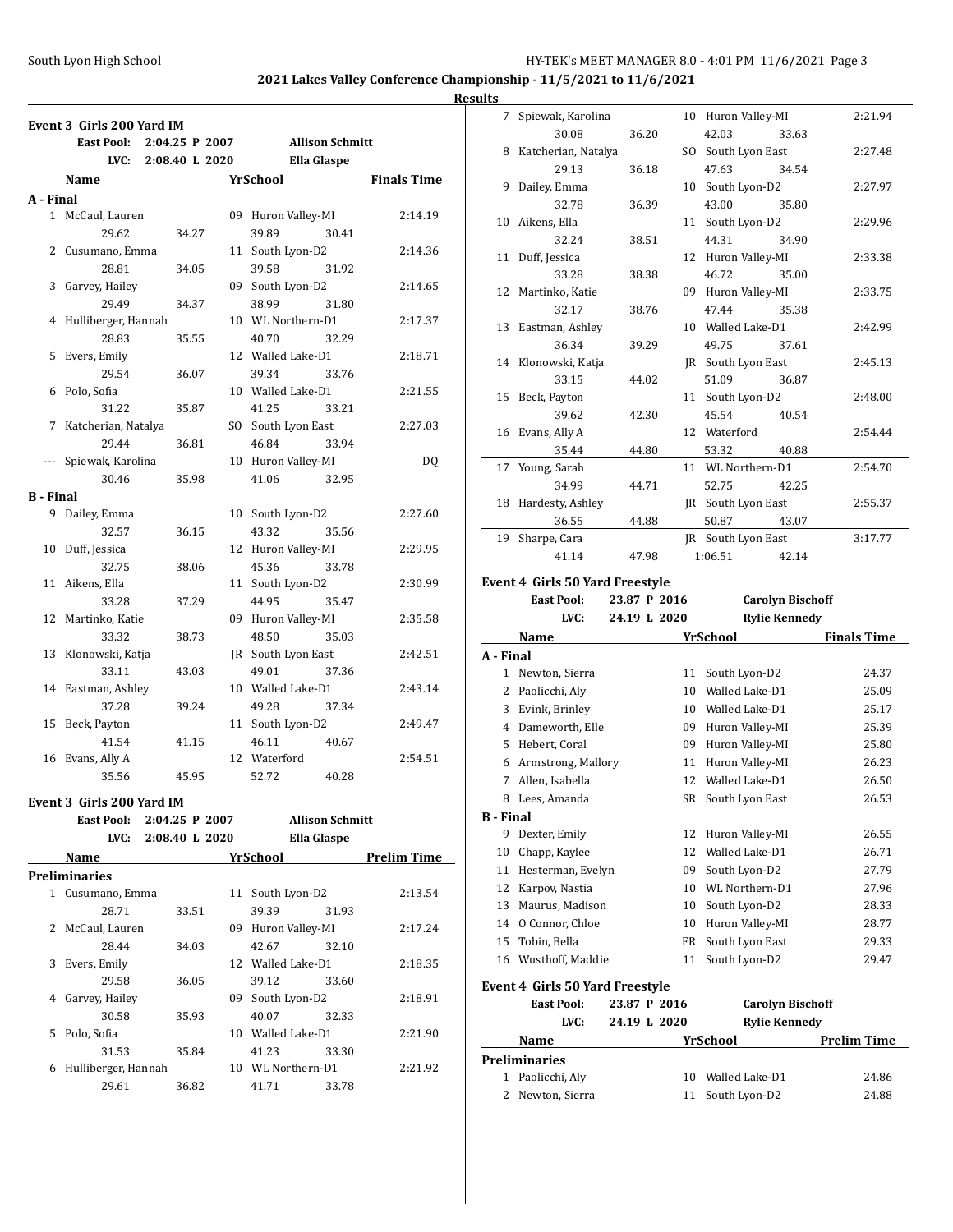|         | Preliminaries  (Event 4 Girls 50 Yard Freestyle) |    |                    |                    |       |
|---------|--------------------------------------------------|----|--------------------|--------------------|-------|
|         | <b>Name</b>                                      |    | <b>YrSchool</b>    | <b>Prelim Time</b> | Eve   |
|         | 3 Dameworth, Elle                                |    | 09 Huron Valley-MI | 25.16              |       |
|         | 4 Evink, Brinley                                 | 10 | Walled Lake-D1     | 25.67              |       |
|         | 5 Hebert, Coral                                  |    | 09 Huron Valley-MI | 25.89              |       |
|         | 6 Allen, Isabella                                |    | 12 Walled Lake-D1  | 25.90              | Fin:  |
| 7       | Armstrong, Mallory                               |    | 11 Huron Valley-MI | 26.09              |       |
| 8       | Lees, Amanda                                     |    | SR South Lyon East | 26.15              |       |
| 9       | Dexter, Emily                                    |    | 12 Huron Valley-MI | 26.28              |       |
| 10      | Chapp, Kaylee                                    |    | 12 Walled Lake-D1  | 26.64              |       |
| 11      | Hesterman, Evelyn                                |    | 09 South Lyon-D2   | 27.74              |       |
| 12      | Karpov, Nastia                                   |    | 10 WL Northern-D1  | 28.19              |       |
| 13      | Maurus, Madison                                  |    | 10 South Lyon-D2   | 28.39              |       |
| 14      | O Connor, Chloe                                  |    | 10 Huron Valley-MI | 28.56              |       |
| 15      | Wusthoff, Maddie                                 | 11 | South Lyon-D2      | 29.33              | 1     |
| 16      | Tobin, Bella                                     |    | FR South Lyon East | 29.43              | 1     |
| 17      | Yost, Kayla                                      |    | 10 South Lyon-D2   | 30.04              | 1     |
| $*18$   | Gmyrek, Jackie                                   |    | 11 Huron Valley-MI | 30.30              | 1     |
| $*18$   | Raya, Ashley                                     |    | 09 Huron Valley-MI | 30.30              | 1     |
|         | <b>Swim-Off Required</b>                         |    |                    |                    | 1     |
|         | 20 deMauriac, Alana                              |    | 11 WL Northern-D1  | 30.41              | 1     |
| 21      | Patrascu, Ada                                    |    | 9 WL Northern-D1   | 30.63              |       |
| 22      | Paye, Morgan                                     |    | 12 Walled Lake-D1  | 31.64              | Eve   |
| 23      | Roberts, Madi                                    |    | 10 WL Northern-D1  | 31.99              |       |
| 24      | Christensen, Brooke                              |    | FR South Lyon East | 32.47              |       |
| 25      | Calvillo, Angelica V                             |    | 11 Waterford       | 32.90              |       |
| 26      | Roller, Joelle                                   |    | FR South Lyon East | 33.06              | Pre   |
| 27      | Visnyak, Shirley                                 |    | SR South Lyon East | 33.42              |       |
| 28      | Scott, Lindsi                                    |    | 9 Walled Lake-D1   | 33.53              |       |
| 29      | Morales, Kerani                                  |    | 10 Waterford       | 34.05              |       |
| 30      | Allen, Sofia                                     |    | 10 WL Northern-D1  | 34.06              |       |
| 31      | Molski, Grace                                    |    | 9 WL Northern-D1   | 34.12              |       |
| 32      | Zama, Angel                                      |    | 10 Walled Lake-D1  | 36.48              |       |
| 33      | Gadiraju, Tanvi                                  |    | 09 South Lyon East | 37.37              |       |
| 34      | Putumbaka, Sahasra                               |    | 09 South Lyon East | 37.67              |       |
| 35      | Findley, Sara                                    |    | 09 Waterford       | 38.63              |       |
| 36      | Wright, Shelby                                   | 9  | Walled Lake-D1     | 42.58              | 1     |
| 37      | Pearsall, Grace                                  |    | Waterford          | 54.24              | 1     |
|         | Conz, Amelia                                     | 11 | Huron Valley-MI    | X31.43             | 1     |
| $- - -$ | Archer, Brooke                                   | 09 | South Lyon-D2      | X31.52             | 1     |
| $- - -$ | Koivula, Mila                                    | 11 | Huron Valley-MI    | X31.73             | 1     |
| ---     | Adams, Victoria                                  | 10 | Huron Valley-MI    | X32.14             | 1     |
| $---$   | Yarbrough, Katelyn                               | 11 | South Lyon-D2      | X32.58             | 1     |
| $- - -$ | Periera, Clara                                   | 12 | Huron Valley-MI    | X33.07             | 1     |
|         | Whitcher, Theresa                                | 10 | South Lyon-D2      | X33.45             | 1     |
| $- - -$ | Teasdale, Anaia                                  | 9  | WL Northern-D1     | X34.72             |       |
| $- - -$ | Weckstein, Emma                                  | 10 | WL Northern-D1     | X34.91             |       |
| ---     | Poloney, Ella                                    | 10 | WL Northern-D1     | X35.89             |       |
| $---$   | Meloche, Ava                                     | 11 | WL Northern-D1     | X36.43             |       |
| $---$   | Rassam, Lara                                     | 10 | Walled Lake-D1     | X36.98             | Eve   |
| ---     | Roberts, Adrianna                                | 11 | Huron Valley-MI    | X37.30             |       |
| ---     | Kolb, Savannah                                   | 11 | Huron Valley-MI    | X38.04             |       |
| $- - -$ | Merski, Gabrielle                                | 11 | Walled Lake-D1     | X38.83             |       |
|         | Hanshaw, Amanda                                  | 10 | South Lyon-D2      | X39.39             | $A -$ |
| $---$   |                                                  |    |                    |                    |       |
| $---$   | Cancellara, Julia Biondo                         | 10 | Walled Lake-D1     | X39.80             |       |
|         | Frank, Liz                                       | 09 | Huron Valley-MI    | X40.73             |       |

|               | Event 5 Girls 1 mtr Diving             |               |    |                                         |                     |
|---------------|----------------------------------------|---------------|----|-----------------------------------------|---------------------|
|               | <b>East Pool:</b>                      | 253.15 P 2009 |    | Carla McNamara                          |                     |
|               | LVC:                                   | 396.10 L 2018 |    | Stella Fairbanks                        |                     |
|               | Name                                   |               |    | YrSchool                                | <b>Finals Score</b> |
| <b>Finals</b> |                                        |               |    |                                         |                     |
|               | 1 Younkin, Molly                       |               |    | 12 South Lyon-D2                        | 380.00P             |
|               | 2 Sepanski, Breanna                    |               | 11 | South Lyon-D2                           | 340.65P             |
|               | 3 Valencia-Moore, Mckenzie             |               |    | 12 South Lyon-D2                        | 333.50P             |
|               | 4 Linton, Reese                        |               | 11 | South Lyon-D2                           | 329.00P             |
| 5             | Link, Kristina                         |               | 11 | South Lyon-D2                           | 259.45P             |
| 6             | Mason, Mia                             |               | 09 | South Lyon-D2                           | 253.65P             |
| 7             | Talirico, Carli                        |               | 12 | South Lyon East                         | 248.45              |
| 8             | King, Maia                             |               | 12 | South Lyon East                         | 237.95              |
| 9             | O'Connor, Emily                        |               |    | 10 Walled Lake-D1                       | 233.55              |
| 10            | Brown, Emma                            |               |    | 12 Walled Lake-D1                       | 225.95              |
|               | 11 Rachner, Emily                      |               |    | 12 Walled Lake-D1                       | 218.35              |
|               | 12 Fernandes, Alycia                   |               |    | 10 Walled Lake-D1                       | 218.25              |
|               | 13 Foucha, Melanie                     |               |    | 12 WL Northern-D1                       | 214.15              |
|               | 14 Riley, Madison                      |               |    | 12 WL Northern-D1                       | 205.95              |
| 15            | Johnson, Jenna                         |               |    | 12 WL Northern-D1                       | 182.05              |
|               | 16 Kean, Brindley                      |               |    | 12 WL Northern-D1                       | 150.30              |
|               |                                        |               |    |                                         |                     |
|               | <b>Event 5 Girls 1 mtr Diving</b>      |               |    |                                         |                     |
|               | <b>East Pool:</b>                      | 253.15 P 2009 |    | Carla McNamara                          |                     |
|               | LVC:                                   | 396.10 L 2018 |    | Stella Fairbanks                        |                     |
|               | Name                                   |               |    | <b>YrSchool</b>                         | <b>Prelim Score</b> |
|               | Preliminaries                          |               |    |                                         |                     |
| 1             | Valencia-Moore, Mckenzie               |               |    | 12 South Lyon-D2                        | 265.60P             |
|               | 2 Younkin, Molly                       |               |    | 12 South Lyon-D2                        | 262.25P             |
| 3             | Linton, Reese                          |               |    | 11 South Lyon-D2                        | 248.80              |
|               | 4 Sepanski, Breanna                    |               | 11 | South Lyon-D2                           | 243.25              |
| 5             | Mason, Mia                             |               |    | 09 South Lyon-D2                        | 189.30              |
|               | 6 Link, Kristina                       |               | 11 | South Lyon-D2                           | 185.95              |
| 7             | Brown, Emma<br>Talirico, Carli         |               |    | 12 Walled Lake-D1                       | 182.65              |
| 8             |                                        |               |    | 12 South Lyon East                      | 178.35              |
| 9             | King, Maia                             |               | 12 | South Lyon East                         | 173.05              |
| 10            | Fernandes, Alycia                      |               |    | 10 Walled Lake-D1<br>10 Walled Lake-D1  | 164.55              |
| 11            | O'Connor, Emily                        |               |    |                                         | 163.90              |
| 12            | Johnson, Jenna                         |               |    | 12 WL Northern-D1                       | 158.25              |
| 13            | Foucha, Melanie                        |               |    | 12 WL Northern-D1                       | 157.70              |
| 14            | Rachner, Emily                         |               |    | 12 Walled Lake-D1<br>12 WL Northern-D1  | 154.90              |
| 15            | Riley, Madison                         |               |    |                                         | 151.50              |
|               | 16 Kean, Brindley<br>17 Gmyrek, Jackie |               |    | 12 WL Northern-D1                       | 150.30              |
|               |                                        |               |    | 11 Huron Valley-MI<br>11 WL Northern-D1 | 124.10              |
|               | 18 Kamerad, Lindsey                    |               |    |                                         | 115.65              |
|               | --- Massat, Emily                      |               |    | 9 WL Northern-D1                        | X161.20             |
|               | --- Van den Heuvel, Anne               |               |    | 11 Huron Valley-MI                      | X148.00             |
|               | --- Vachon, Claire                     |               |    | 11 WL Northern-D1                       | X114.70             |
|               | --- Carter, Katelin                    |               |    | 10 WL Northern-D1                       | DQ                  |
|               | Event 6 Girls 100 Yard Butterfly       |               |    |                                         |                     |
|               | <b>East Pool:</b>                      | 55.26 P 2017  |    | <b>Emma Hazel</b>                       |                     |
|               | LVC:                                   | 55.26 L 2017  |    | <b>Emma Hazel</b>                       |                     |
|               | Name                                   |               |    | YrSchool                                | <b>Finals Time</b>  |
| A - Final     |                                        |               |    |                                         |                     |
| 1             | Lickman, Sophia                        |               |    | FR South Lyon East                      | 58.16               |
|               | 26.76                                  | 31.40         |    |                                         |                     |
|               |                                        |               |    |                                         |                     |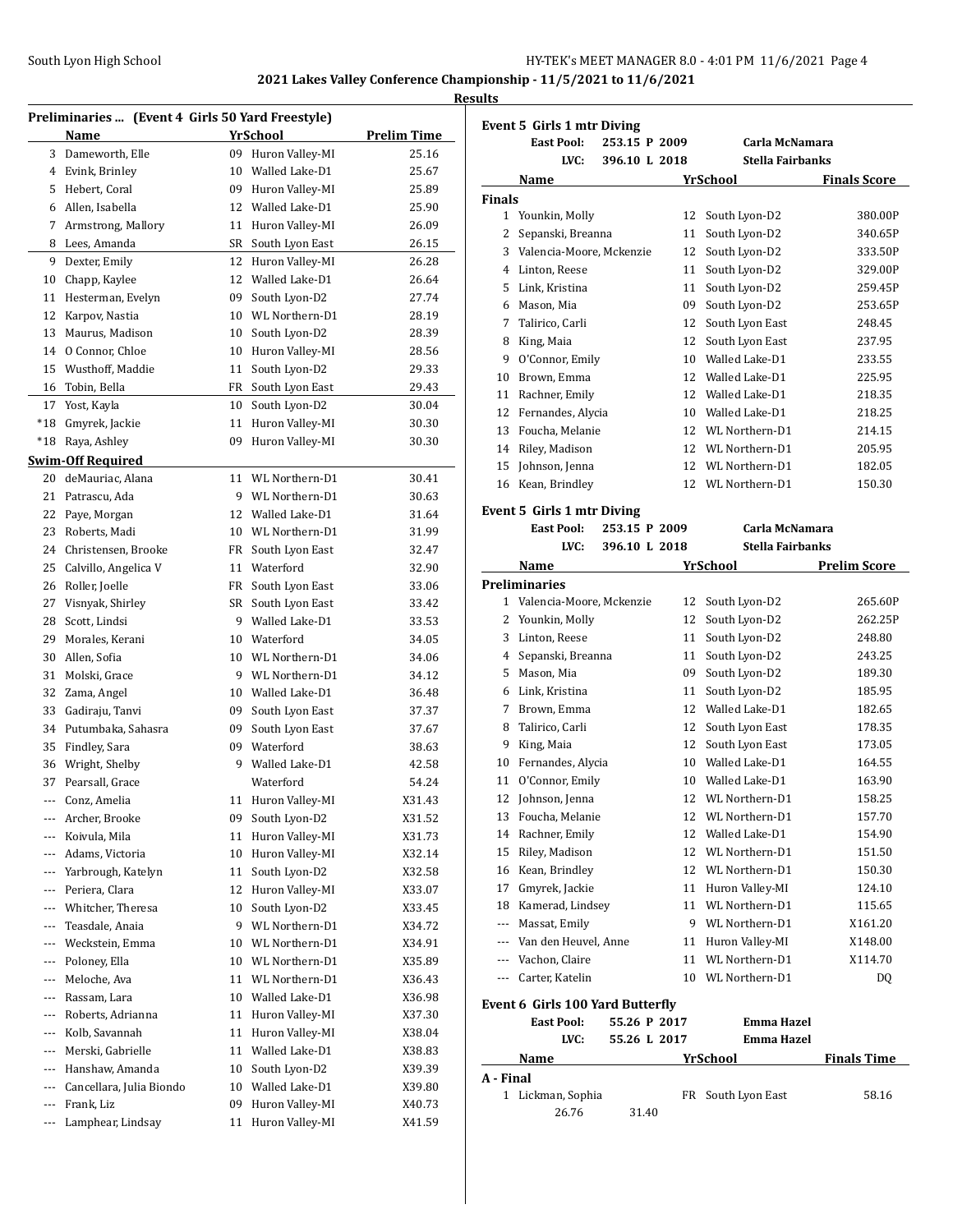**Preliminaries**

26.96 30.81

29.27 32.15

27.97 33.50

28.68 33.78

29.45 33.64

29.65 34.79

32.29 36.45

31.33 37.41

31.76 37.77

### South Lyon High School **HY-TEK's MEET MANAGER 8.0 - 4:01 PM 11/6/2021** Page 5

10 Piggott, Brooke 10 Walled Lake-D1 1:09.72

**2021 Lakes Valley Conference Championship - 11/5/2021 to 11/6/2021**

|           |                                               |              |                    |                    | <b>Results</b> |
|-----------|-----------------------------------------------|--------------|--------------------|--------------------|----------------|
|           | A - Final  (Event 6 Girls 100 Yard Butterfly) |              |                    |                    |                |
|           | <b>Name</b>                                   |              | <b>YrSchool</b>    | <b>Finals Time</b> |                |
| 2         | Beattie, Cameren                              |              | 11 WL Northern-D1  | 1:00.88            |                |
|           | 28.66                                         | 32.22        |                    |                    |                |
| 3         | Allen, Leila                                  |              | 10 Walled Lake-D1  | 1:01.13            |                |
|           | 29.14                                         | 31.99        |                    |                    |                |
| 4         | Dameworth, Elle                               |              | 09 Huron Valley-MI | 1:01.93            |                |
|           | 28.93                                         | 33.00        |                    |                    |                |
| 5         | Katcherian, Natalya                           |              | SO South Lyon East | 1:03.14            |                |
|           | 29.26                                         | 33.88        |                    |                    |                |
| 6         | Dexter, Emily                                 |              | 12 Huron Valley-MI | 1:04.01            |                |
|           | 29.49                                         | 34.52        |                    |                    |                |
| 7         | Henry, Maggie                                 |              | 10 WL Northern-D1  | 1:07.42            |                |
|           | 32.23                                         | 35.19        |                    |                    |                |
| 8         | Smetana, Gracie                               |              | 12 Huron Valley-MI | 1:09.58            | 1              |
|           | 31.52                                         | 38.06        |                    |                    |                |
| B - Final |                                               |              |                    |                    |                |
| 9.        | Piggott, Brooke                               |              | 10 Walled Lake-D1  | 1:08.78            |                |
|           | 32.69                                         | 36.09        |                    |                    | 1              |
| 10        | Schneider, Olivia                             |              | 10 Huron Valley-MI | 1:08.98            |                |
|           | 32.25                                         | 36.73        |                    |                    |                |
| 11        | Klonowski, Katja                              |              | JR South Lyon East | 1:09.75            |                |
|           | 32.38                                         | 37.37        |                    |                    |                |
| 12        | Yost, Kayla                                   |              | 10 South Lyon-D2   | 1:11.64            |                |
|           | 32.56                                         | 39.08        |                    |                    | Eve            |
| 13        | Rosender, Lily                                |              | 9 WL Northern-D1   | 1:12.21            |                |
|           | 32.75                                         | 39.46        |                    |                    |                |
| 14        | Raya, Ashley                                  |              | 09 Huron Valley-MI | 1:17.45            |                |
|           | 35.55                                         | 41.90        |                    |                    | $A -$          |
| 15        | Evans, Ally A                                 |              | 12 Waterford       | 1:17.89            |                |
|           | 35.68                                         | 42.21        |                    |                    |                |
|           | 16 Calvillo, Angelica V                       |              | 11 Waterford       | 1:23.16            |                |
|           | 38.46                                         | 44.70        |                    |                    |                |
|           | <b>Event 6 Girls 100 Yard Butterfly</b>       |              |                    |                    |                |
|           | <b>East Pool:</b>                             | 55.26 P 2017 | <b>Emma Hazel</b>  |                    |                |
|           | LVC:                                          | 55.26 L 2017 | <b>Emma Hazel</b>  |                    |                |

**Name Prelim Time Prelim Time** 

1 Lickman, Sophia FR South Lyon East 57.77

2 Allen, Leila 10 Walled Lake-D1 1:01.42

3 Beattie, Cameren 11 WL Northern-D1 1:01.47

4 Dameworth, Elle 09 Huron Valley-MI 1:02.46

5 Katcherian, Natalya SO South Lyon East 1:03.09

6 Dexter, Emily 12 Huron Valley-MI 1:04.44

\*7 Henry, Maggie 10 WL Northern-D1 1:08.74

\*7 Smetana, Gracie 12 Huron Valley-MI 1:08.74

9 Schneider, Olivia 10 Huron Valley-MI 1:09.53

|                  | 32.44                                   | 37.28        |    |                      |                    |
|------------------|-----------------------------------------|--------------|----|----------------------|--------------------|
|                  | 11 Klonowski, Katja                     |              |    | JR South Lyon East   | 1:10.20            |
|                  | 33.11                                   | 37.09        |    |                      |                    |
| 12               | Rosender, Lily                          |              | 9  | WL Northern-D1       | 1:11.89            |
|                  | 33.04                                   | 38.85        |    |                      |                    |
| 13               | Yost, Kayla                             |              | 10 | South Lyon-D2        | 1:12.12            |
|                  | 33.28                                   | 38.84        |    |                      |                    |
| 14               | Raya, Ashley                            |              | 09 | Huron Valley-MI      | 1:17.92            |
|                  | 34.66                                   |              |    |                      |                    |
|                  |                                         | 43.26        |    |                      |                    |
| 15               | Evans, Ally A                           |              |    | 12 Waterford         | 1:21.52            |
|                  | 36.52                                   | 45.00        |    |                      |                    |
| 16               | Calvillo, Angelica V                    |              | 11 | Waterford            | 1:24.07            |
|                  | 38.65                                   | 45.42        |    |                      |                    |
| 17               | Ries, Isabella                          |              | 10 | South Lyon-D2        | 1:26.73            |
|                  | 38.49                                   | 48.24        |    |                      |                    |
| 18               | Sharpe, Cara                            |              |    | JR South Lyon East   | 1:31.94            |
|                  | 41.92                                   | 50.02        |    |                      |                    |
| 19               | Visnyak, Shirley                        |              |    | SR South Lyon East   | 1:38.47            |
|                  | 39.86                                   | 58.61        |    |                      |                    |
|                  | 20 Cancellara, Julia Biondo             |              | 10 | Walled Lake-D1       | 2:12.57            |
|                  | 58.93                                   | 1:13.64      |    |                      |                    |
| $\overline{a}$   | Belcher, Addison                        |              | 09 | South Lyon-D2        | X1:25.18           |
|                  |                                         |              |    |                      |                    |
|                  | 38.81                                   | 46.37        |    |                      |                    |
|                  | <b>Event 7 Girls 100 Yard Freestyle</b> |              |    |                      |                    |
|                  | <b>East Pool:</b>                       | 51.14 P 2016 |    | Laura Westphal       |                    |
|                  | LVC:                                    | 52.86 L 2019 |    | <b>Emerson Ramey</b> |                    |
|                  | Name                                    |              |    | YrSchool             | <b>Finals Time</b> |
|                  |                                         |              |    |                      |                    |
|                  |                                         |              |    |                      |                    |
|                  |                                         |              |    |                      |                    |
|                  | 1 Newton, Sierra                        |              | 11 | South Lyon-D2        | 52.51L             |
|                  | 25.43                                   | 27.08        |    |                      |                    |
| 2                | Paolicchi, Aly                          |              | 10 | Walled Lake-D1       | 54.58              |
|                  | 26.25                                   | 28.33        |    |                      |                    |
| 3                | Moore, Paxton                           |              | 12 | Huron Valley-MI      | 55.83              |
|                  | 26.56                                   | 29.27        |    |                      |                    |
| A - Final        | 4 Armstrong, Mallory                    |              | 11 | Huron Valley-MI      | 56.44              |
|                  | 27.43                                   | 29.01        |    |                      |                    |
| 5                | Morgan, Riley                           |              | 10 | Huron Valley-MI      | 57.94              |
|                  | 27.98                                   | 29.96        |    |                      |                    |
| 6                | Hebert, Coral                           |              |    | 09 Huron Valley-MI   | 57.95              |
|                  |                                         |              |    |                      |                    |
| 7                | 27.60                                   | 30.35        |    |                      |                    |
|                  | Allen, Isabella                         |              |    | 12 Walled Lake-D1    | 58.33              |
|                  | 27.70                                   | 30.63        |    |                      |                    |
| 8                | Chapp, Kaylee                           |              |    | 12 Walled Lake-D1    | 58.51              |
|                  | 27.41                                   | 31.10        |    |                      |                    |
| <b>B</b> - Final |                                         |              |    |                      |                    |
|                  | 9 Lees, Amanda                          |              |    | SR South Lyon East   | 58.41              |
|                  | 27.98                                   | 30.43        |    |                      |                    |
| 10               | Stec, Brooke                            |              | 09 | Huron Valley-MI      | 58.69              |
|                  | 28.18                                   | 30.51        |    |                      |                    |
| 11               | Borkowski, Helen                        |              |    | 11 WL Northern-D1    | 1:00.82            |
|                  | 28.89                                   | 31.93        |    |                      |                    |
| 12               | Wasielewski, Peyton                     |              | FR | South Lyon East      | 1:01.72            |
|                  | 29.66                                   | 32.06        |    |                      |                    |
| 13               | Maurus, Madison                         |              | 10 | South Lyon-D2        | 1:03.72            |
|                  | 30.13                                   | 33.59        |    |                      |                    |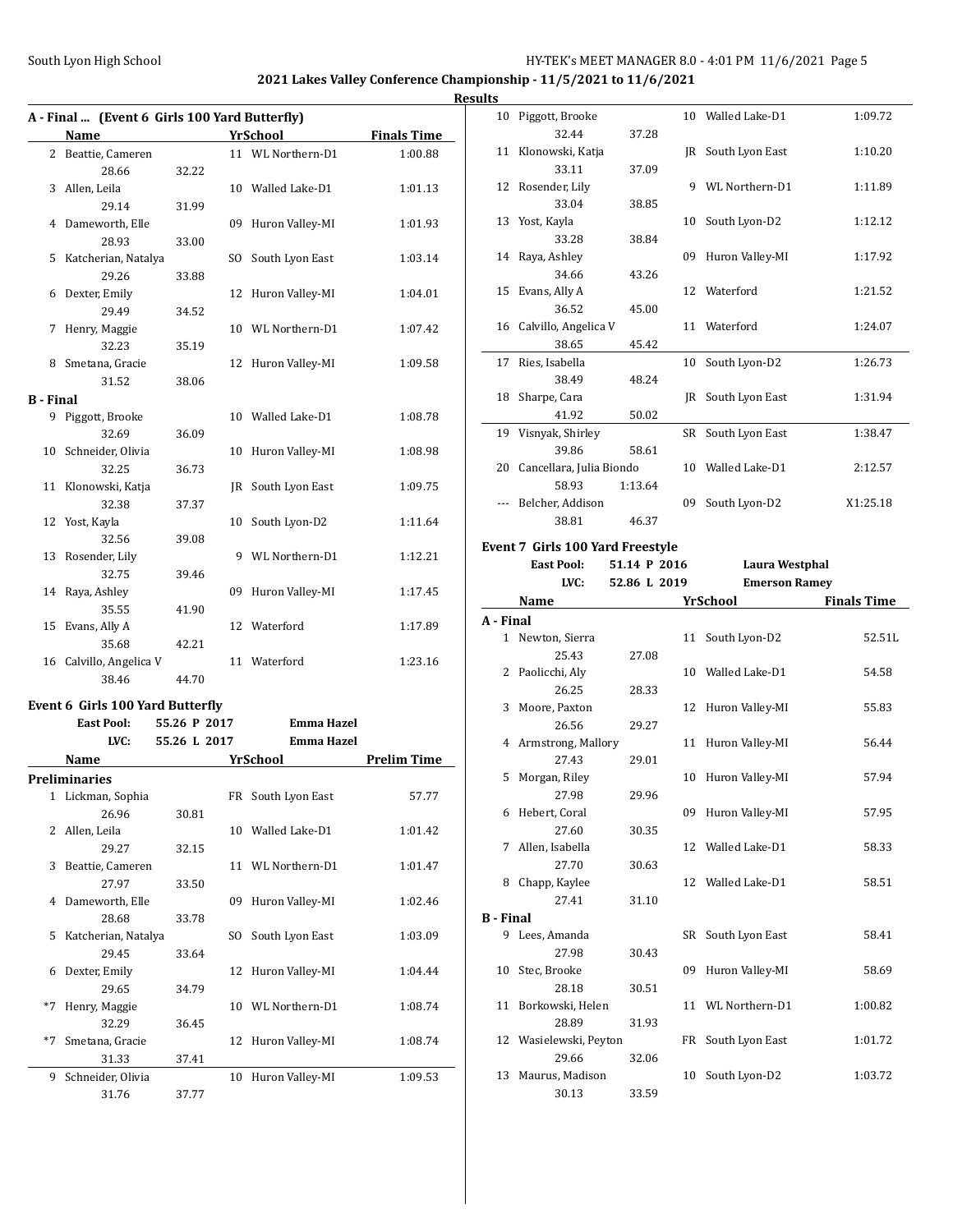# South Lyon High School **HY-TEK's MEET MANAGER 8.0 - 4:01 PM 11/6/2021** Page 6

**2021 Lakes Valley Conference Championship - 11/5/2021 to 11/6/2021**

|       | B - Final  (Event 7 Girls 100 Yard Freestyle) |              |    |                      |                    |
|-------|-----------------------------------------------|--------------|----|----------------------|--------------------|
|       | Name                                          |              |    | <b>YrSchool</b>      | <b>Finals Time</b> |
|       | 14 Tobin, Bella                               |              |    | FR South Lyon East   | 1:04.34            |
|       | 31.18                                         | 33.16        |    |                      |                    |
|       | 15 Wusthoff, Maddie                           |              | 11 | South Lyon-D2        | 1:06.43            |
|       | 31.07                                         | 35.36        |    |                      |                    |
| 16    | Shepard, Payten                               |              |    | 9 WL Northern-D1     | 1:07.58            |
|       | 31.82                                         | 35.76        |    |                      |                    |
|       | Event 7 Girls 100 Yard Freestyle              |              |    |                      |                    |
|       | <b>East Pool:</b>                             | 51.14 P 2016 |    | Laura Westphal       |                    |
|       | LVC:                                          | 52.86 L 2019 |    | <b>Emerson Ramey</b> |                    |
|       | Name                                          |              |    | YrSchool             | <b>Prelim Time</b> |
|       | <b>Preliminaries</b>                          |              |    |                      |                    |
| $1\,$ | Newton, Sierra                                |              | 11 | South Lyon-D2        | 53.53              |
|       | 26.08                                         | 27.45        |    |                      |                    |
|       | 2 Paolicchi, Aly                              |              | 10 | Walled Lake-D1       | 54.12              |
|       | 26.17                                         | 27.95        |    |                      |                    |
| 3     | Moore, Paxton                                 |              | 12 | Huron Valley-MI      | 56.19              |
|       | 26.84                                         | 29.35        |    |                      |                    |
|       | 4 Armstrong, Mallory                          |              | 11 | Huron Valley-MI      | 56.44              |
|       | 27.48                                         | 28.96        |    |                      |                    |
| 5     | Morgan, Riley                                 |              | 10 | Huron Valley-MI      | 57.30              |
|       | 27.47                                         | 29.83        |    |                      |                    |
| 6     | Allen, Isabella                               |              | 12 | Walled Lake-D1       | 57.63              |
|       | 26.91                                         | 30.72        |    |                      |                    |
| 7     | Hebert, Coral                                 |              | 09 | Huron Valley-MI      | 57.79              |
|       | 27.42                                         | 30.37        |    |                      |                    |
| 8     | Chapp, Kaylee                                 |              | 12 | Walled Lake-D1       | 58.14              |
|       | 27.51                                         | 30.63        |    |                      |                    |
| 9     | Lees, Amanda                                  |              | SR | South Lyon East      | 58.61              |
|       | 27.78                                         | 30.83        |    |                      |                    |
| 10    | Stec, Brooke                                  |              | 09 | Huron Valley-MI      | 58.86              |
|       | 28.16                                         | 30.70        |    |                      |                    |
| 11    | Borkowski, Helen                              |              |    | 11 WL Northern-D1    | 1:00.42            |
|       | 28.90                                         | 31.52        |    |                      |                    |
| 12    | Wasielewski, Peyton                           |              | FR | South Lyon East      | 1:01.41            |
|       | 29.21                                         | 32.20        |    |                      |                    |
| 13    | Maurus, Madison                               |              | 10 | South Lyon-D2        | 1:02.80            |
|       | 29.66                                         | 33.14        |    |                      |                    |
| 14    | Tobin, Bella                                  |              | FR | South Lyon East      | 1:04.04            |
|       | 30.82                                         | 33.22        |    |                      |                    |
| 15    | Wusthoff, Maddie                              |              | 11 | South Lyon-D2        | 1:06.80            |
|       | 31.07                                         | 35.73        |    |                      |                    |
| 16    | Shepard, Payten                               |              | 9  | WL Northern-D1       | 1:07.24            |
|       | 32.13                                         | 35.11        |    |                      |                    |
| 17    | deMauriac, Alana                              |              | 11 | WL Northern-D1       | 1:09.40            |
|       | 32.36                                         | 37.04        |    |                      |                    |
| 18    | Archer, Brooke                                |              | 09 | South Lyon-D2        | 1:10.44            |
|       | 32.09                                         | 38.35        |    |                      |                    |
| 19    | Young, Sarah                                  |              | 11 | WL Northern-D1       | 1:10.96            |
|       | 33.94                                         | 37.02        |    |                      |                    |
| 20    | Roberts, Madi                                 |              | 10 | WL Northern-D1       | 1:13.54            |
|       | 36.01                                         | 37.53        |    |                      |                    |
| 21    | Ward, Arica a                                 |              | 10 | Waterford            | 1:16.09            |
|       | 36.58                                         | 39.51        |    |                      |                    |
|       |                                               |              |    |                      |                    |

| սււթ           |                                  |                |    |                    |                    |
|----------------|----------------------------------|----------------|----|--------------------|--------------------|
| 22             | Plowman, Allie                   |                | 10 | WL Northern-D1     | 1:16.79            |
|                | 35.89                            | 40.90          |    |                    |                    |
| 23             | Hunt, Sydney                     |                |    | 12 Waterford       | 1:18.81            |
|                | 37.21                            | 41.60          |    |                    |                    |
|                | 24 Zama, Angel                   |                | 10 | Walled Lake-D1     | 1:23.06            |
|                | 38.68                            | 44.38          |    |                    |                    |
| 25             | Gadiraju, Tanvi                  |                | 09 | South Lyon East    | 1:24.08            |
|                | 39.03                            | 45.05          |    |                    |                    |
| 26             | Findley, Sara                    |                | 09 | Waterford          | 1:25.21            |
|                | 39.83                            | 45.38          |    |                    |                    |
| 27             | Wright, Shelby                   |                | 9  | Walled Lake-D1     | 1:30.68            |
|                | 44.07                            | 46.61          |    |                    |                    |
|                | 28 Putumbaka, Sahasra            |                | 09 | South Lyon East    | 1:33.34            |
|                | 43.74                            | 49.60          |    |                    |                    |
| 29             | Pearsall, Grace                  |                |    | Waterford          | 1:58.25            |
|                | 55.00                            | 1:03.25        |    |                    |                    |
|                | O Connor, Chloe                  |                | 10 | Huron Valley-MI    | X1:05.10           |
|                | 30.56                            | 34.54          |    |                    |                    |
|                | Begerska, Sophia                 |                | 11 | Huron Valley-MI    | X1:06.73           |
|                | 31.05                            | 35.68          |    |                    |                    |
|                | Keller, Emma                     |                | 11 | South Lyon-D2      | X1:08.17           |
|                | 32.33                            | 35.84          |    |                    |                    |
| $\overline{a}$ | Conz, Amelia                     |                | 11 | Huron Valley-MI    | X1:13.99           |
|                | 34.98                            | 39.01          |    |                    |                    |
|                | Poloney, Ella                    |                | 10 | WL Northern-D1     | X1:18.67           |
|                | 37.46                            | 41.21          |    |                    |                    |
| ---            | Teasdale, Anaia                  |                | 9  | WL Northern-D1     | X1:19.38           |
|                | 36.79                            | 42.59          |    |                    |                    |
|                | Weckstein, Emma                  |                | 10 | WL Northern-D1     | X1:20.25           |
|                | 39.07                            | 41.18          |    |                    |                    |
| ---            | Meloche, Ava                     |                | 11 | WL Northern-D1     | X1:30.40           |
|                | 42.01                            | 48.39          |    |                    |                    |
|                | Frank, Liz                       |                | 09 | Huron Valley-MI    | X1:32.74           |
|                | 44.55                            | 48.19          |    |                    |                    |
|                | --- Hanshaw, Amanda              |                | 10 | South Lyon-D2      | X1:33.82           |
|                | 44.29                            | 49.53          |    |                    |                    |
|                | Merski, Gabrielle                |                | 11 | Walled Lake-D1     | X1:34.13           |
|                | 43.53                            | 50.60          |    |                    |                    |
| ---            | Grottschreiber, Pia              |                | 10 | Huron Valley-MI    | <b>XDQ</b>         |
|                | 34.20                            | 37.64          |    |                    |                    |
|                | Event 8 Girls 500 Yard Freestyle |                |    |                    |                    |
|                | <b>East Pool:</b>                | 4:58.35 P 2012 |    | Sarah Dombkowski   |                    |
|                | LVC:                             | 5:06.15 L 2017 |    | <b>Katie Doyle</b> |                    |
|                | Name                             |                |    | <b>YrSchool</b>    | <b>Finals Time</b> |
| A - Final      |                                  |                |    |                    |                    |
| 1              | Hieber, Alexa                    |                |    | 11 Walled Lake-D1  | 5:09.36            |
|                | 28.26                            | 30.58          |    | 31.36<br>31.31     |                    |
|                | 31.45                            | 31.59          |    | 31.54<br>31.39     |                    |
|                | 31.51                            | 30.37          |    |                    |                    |
|                | 2 McCaul, Lauren                 |                |    | 09 Huron Valley-MI | 5:22.63            |
|                | 30.22                            | 31.40          |    | 31.77<br>32.24     |                    |
|                | 32.59                            | 32.76          |    | 32.99<br>33.05     |                    |
|                | 33.23                            | 32.38          |    |                    |                    |
| 3              | Malik, Anna                      |                |    | 12 Huron Valley-MI | 5:29.86            |
|                | 29.86                            | 32.45          |    | 32.94<br>33.23     |                    |
|                |                                  |                |    |                    |                    |
|                | 32.99                            | 33.34          |    | 33.54<br>33.98     |                    |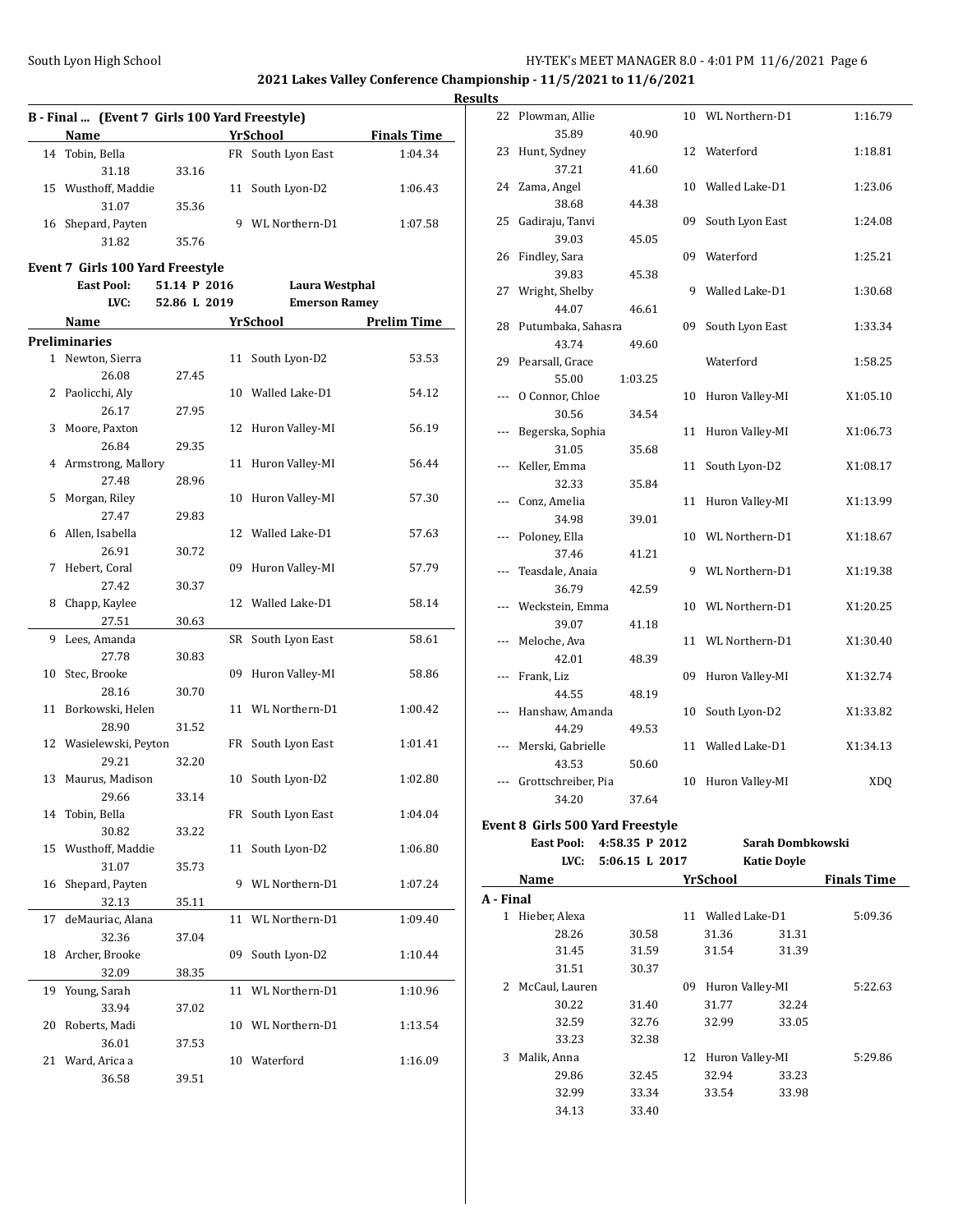|           |                                               |       |                    |       |                    | <b>Results</b> |                           |                                  |                             |                    |                    |
|-----------|-----------------------------------------------|-------|--------------------|-------|--------------------|----------------|---------------------------|----------------------------------|-----------------------------|--------------------|--------------------|
|           | A - Final  (Event 8 Girls 500 Yard Freestyle) |       |                    |       |                    |                |                           | Event 8 Girls 500 Yard Freestyle |                             |                    |                    |
|           | Name                                          |       | <b>YrSchool</b>    |       | <b>Finals Time</b> |                |                           | East Pool: 4:58.35 P 2012        |                             | Sarah Dombkowski   |                    |
|           | 4 Hutchinson, Mya                             |       | 09 Huron Valley-MI |       | 5:38.73            |                |                           | LVC: 5:06.15 L 2017              |                             | <b>Katie Doyle</b> |                    |
|           | 29.86                                         | 33.34 | 34.91              | 34.64 |                    |                | Name                      |                                  | YrSchool                    |                    | <b>Prelim Time</b> |
|           | 34.47                                         | 35.37 | 35.19              | 34.69 |                    |                | <b>Preliminaries</b>      |                                  |                             |                    |                    |
|           | 34.72                                         | 31.54 |                    |       |                    |                | 1 Hieber, Alexa           |                                  | 11 Walled Lake-D1           |                    | 5:12.92            |
|           | 5 Bieniasz, Emily                             |       | 9 Walled Lake-D1   |       | 5:39.14            |                | 28.37                     | 30.92                            | 31.57                       |                    |                    |
|           | 30.12                                         | 32.81 | 34.16              | 34.67 |                    |                | 32.05                     | 31.88                            | 31.86                       | 31.85<br>31.98     |                    |
|           | 34.82                                         | 35.04 | 34.86              | 35.02 |                    |                | 32.04                     | 30.40                            |                             |                    |                    |
|           | 34.71                                         | 32.93 |                    |       |                    |                |                           |                                  |                             |                    | 5:26.00            |
|           | 6 Thibodeau, Delaney                          |       | 10 Walled Lake-D1  |       | 5:47.82            |                | 2 McCaul, Lauren<br>30.30 | 32.65                            | 09 Huron Valley-MI<br>32.74 | 32.91              |                    |
|           | 31.67                                         | 35.02 | 35.81              | 35.87 |                    |                |                           |                                  | 32.99                       |                    |                    |
|           | 35.30                                         | 35.45 | 35.12              | 35.16 |                    |                | 32.70                     | 32.91<br>32.58                   |                             | 33.08              |                    |
|           | 35.00                                         | 33.42 |                    |       |                    |                | 33.14                     |                                  |                             |                    |                    |
|           | 7 Andruszkiewicz, Kayla                       |       | JR South Lyon East |       | 5:48.05            |                | 3 Malik, Anna             |                                  | 12 Huron Valley-MI          |                    | 5:29.62            |
|           | 30.72                                         | 33.68 | 34.41              | 35.15 |                    |                | 30.08                     | 32.62                            | 32.97                       | 33.31              |                    |
|           | 35.92                                         | 36.32 | 36.10              | 35.69 |                    |                | 33.42                     | 33.57                            | 33.78                       | 33.25              |                    |
|           | 35.50                                         | 34.56 |                    |       |                    |                | 33.42                     | 33.20                            |                             |                    |                    |
|           | 8 Pletzer, Kayla                              |       | 11 Huron Valley-MI |       | 5:52.94            |                | 4 Bieniasz, Emily         |                                  | 9 Walled Lake-D1            |                    | 5:39.71            |
|           | 30.25                                         | 33.77 | 35.10              | 35.70 |                    |                | 29.59                     | 32.95                            | 33.98                       | 35.10              |                    |
|           | 35.89                                         | 36.23 | 36.59              | 36.71 |                    |                | 34.72                     | 35.03                            | 35.17                       | 34.41              |                    |
|           | 37.09                                         | 35.61 |                    |       |                    |                | 35.02                     | 33.74                            |                             |                    |                    |
| B - Final |                                               |       |                    |       |                    |                | 5 Hutchinson, Mya         |                                  | 09 Huron Valley-MI          |                    | 5:40.23            |
|           | 9 Agnew, Kassidee                             |       | 10 South Lyon-D2   |       | 5:51.38            |                | 30.20                     | 34.06                            | 35.12                       | 34.37              |                    |
|           | 31.25                                         | 35.32 | 35.84              | 35.86 |                    |                | 34.22                     | 34.79                            | 34.73                       | 34.68              |                    |
|           | 35.98                                         | 36.03 | 35.24              | 35.98 |                    |                | 34.36                     | 33.70                            |                             |                    |                    |
|           | 36.36                                         | 33.52 |                    |       |                    |                | 6 Thibodeau, Delaney      |                                  | 10 Walled Lake-D1           |                    | 5:46.51            |
|           | 10 Duff, Jessica                              |       | 12 Huron Valley-MI |       | 5:52.29            |                | 31.12                     | 34.12                            | 34.32                       | 34.12              |                    |
|           | 31.75                                         | 34.99 | 35.79              | 35.86 |                    |                | 35.06                     | 35.38                            | 35.64                       | 35.76              |                    |
|           | 35.64                                         | 35.87 | 36.05              | 36.74 |                    |                | 35.51                     | 35.48                            |                             |                    |                    |
|           | 36.04                                         | 33.56 |                    |       |                    |                | 7 Andruszkiewicz, Kayla   |                                  | JR South Lyon East          |                    | 5:50.35            |
|           | 11 Henry, Maggie                              |       | 10 WL Northern-D1  |       | 5:59.05            |                | 31.02                     | 33.54                            | 34.98                       | 35.39              |                    |
|           | 33.05                                         | 35.62 | 36.44              | 36.41 |                    |                | 35.58                     | 36.16                            | 35.99                       | 36.31              |                    |
|           | 36.98                                         | 36.87 | 37.01              | 37.06 |                    |                | 36.05                     | 35.33                            |                             |                    |                    |
|           | 35.95                                         | 33.66 |                    |       |                    |                | 8 Pletzer, Kayla          |                                  | 11 Huron Valley-MI          |                    | 5:55.79            |
|           | 12 Auterman, Mary                             |       | 12 WL Northern-D1  |       | 6:00.52            |                | 30.22                     | 33.69                            | 35.06                       | 36.14              |                    |
|           | 33.10                                         | 35.65 | 36.35              | 36.47 |                    |                | 36.75                     | 36.93                            | 37.09                       | 37.16              |                    |
|           | 37.23                                         | 36.72 | 36.97              | 37.17 |                    |                | 36.91                     | 35.84                            |                             |                    |                    |
|           | 36.77                                         | 34.09 |                    |       |                    |                | 9 Agnew, Kassidee         |                                  | 10 South Lyon-D2            |                    | 5:57.15            |
|           | 13 Scheloske, Riley                           |       | SR South Lyon East |       | 6:00.55            |                | 31.93                     | 35.52                            | 36.56                       | 36.66              |                    |
|           | 32.83                                         | 35.30 | 36.15              | 36.73 |                    |                | 35.22                     | 36.57                            | 37.03                       | 37.24              |                    |
|           | 36.90                                         | 37.16 | 37.07              | 37.34 |                    |                | 36.52                     | 33.90                            |                             |                    |                    |
|           | 36.65                                         | 34.42 |                    |       |                    |                | 10 Henry, Maggie          |                                  | 10 WL Northern-D1           |                    | 5:57.95            |
|           | 14 Martinko, Katie                            |       | 09 Huron Valley-MI |       | 6:02.29            |                | 32.98                     | 36.48                            | 36.70                       | 35.73              |                    |
|           | 31.92                                         | 35.34 | 36.72              | 36.52 |                    |                | 36.27                     | 36.89                            | 36.89                       | 36.80              |                    |
|           | 37.25                                         | 37.69 | 37.46              | 37.48 |                    |                | 36.62                     | 32.59                            |                             |                    |                    |
|           | 37.28                                         | 34.63 |                    |       |                    |                | 11 Duff, Jessica          |                                  | 12 Huron Valley-MI          |                    | 6:02.65            |
|           | 15 Bowe, Emma                                 |       | 11 WL Northern-D1  |       | 6:11.31            |                | 32.93                     | 37.26                            | 37.49                       | 36.87              |                    |
|           | 34.26                                         | 35.45 | 36.39              | 36.88 |                    |                | 36.66                     | 37.56                            | 37.52                       | 36.62              |                    |
|           | 36.88                                         | 38.10 | 38.71              | 38.98 |                    |                | 36.30                     | 33.44                            |                             |                    |                    |
|           | 39.13                                         | 36.53 |                    |       |                    |                | 12 Auterman, Mary         |                                  | 12 WL Northern-D1           |                    | 6:03.40            |
|           | 16 Turowski, Annakah                          |       | 10 South Lyon-D2   |       | 6:11.83            |                | 31.28                     | 35.01                            | 36.06                       | 36.98              |                    |
|           | 33.71                                         | 36.81 | 37.13              | 37.35 |                    |                | 36.94                     | 37.92                            | 37.71                       | 38.33              |                    |
|           | 37.89                                         | 38.20 | 38.19              | 38.05 |                    |                | 37.70                     | 35.47                            |                             |                    |                    |
|           | 38.46                                         | 36.04 |                    |       |                    |                |                           |                                  |                             |                    |                    |
|           |                                               |       |                    |       |                    |                |                           |                                  |                             |                    |                    |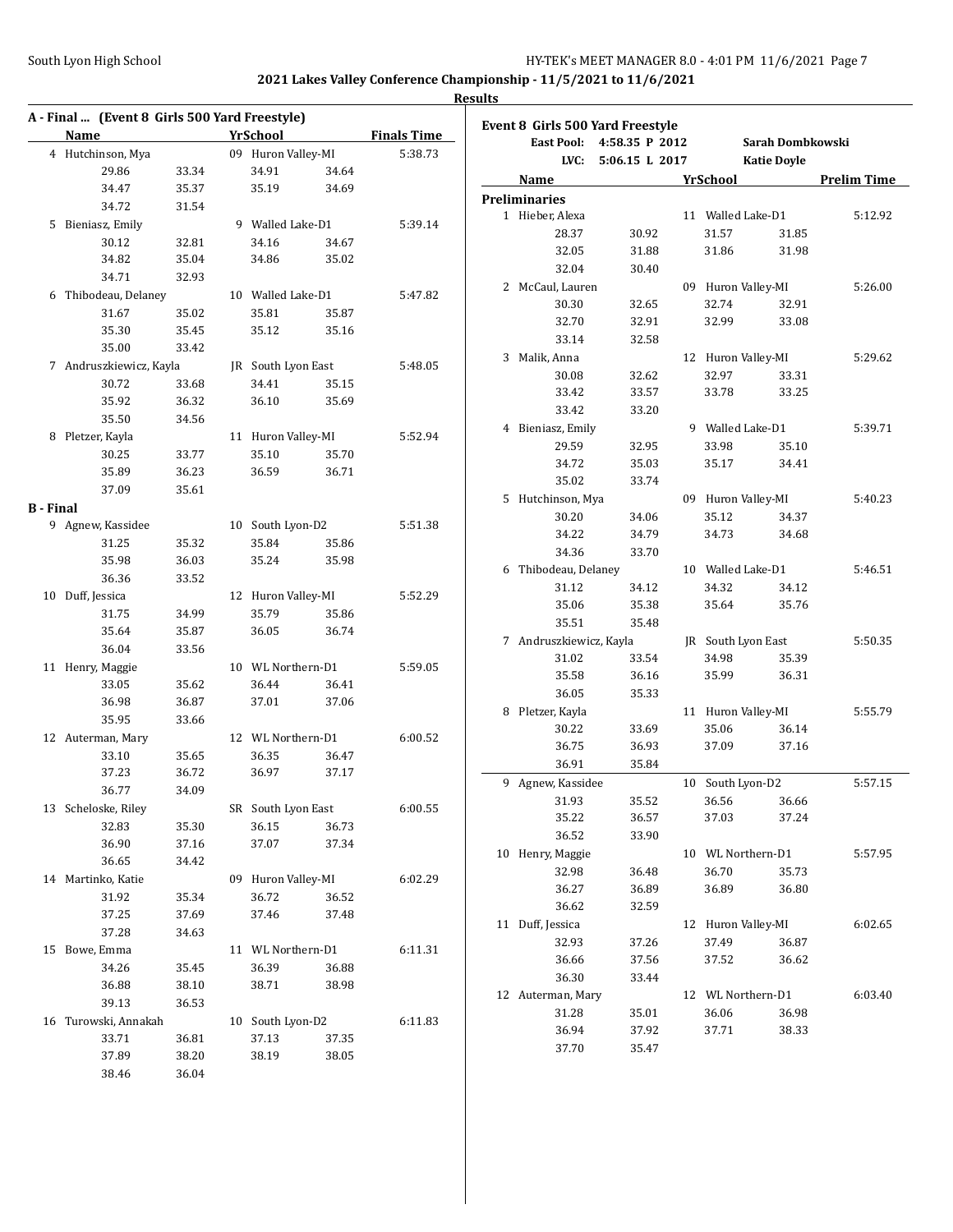**A - Final**

**B - Final**

# **Results Preliminaries ... (Event 8 Girls 500 Yard Freestyle) Name Yr School Prelim Time** 13 Scheloske, Riley SR South Lyon East 6:08.34 33.44 36.15 37.04 36.38 37.96 37.95 37.90 37.58 37.57 36.37 14 Bowe, Emma 11 WL Northern-D1 6:10.90 33.20 36.86 36.31 36.87 37.56 38.15 37.54 38.56 38.53 37.32 15 Turowski, Annakah 10 South Lyon-D2 6:11.47 32.58 36.60 38.05 38.31 38.17 38.81 37.61 38.09 37.80 35.45 16 Martinko, Katie 09 Huron Valley-MI 6:19.13 33.48 37.53 38.24 38.78 39.06 39.39 39.47 38.84 38.72 35.62 17 Haas, Genevieve 09 South Lyon-D2 6:31.67 34.09 38.47 39.24 40.71 40.29 40.22 40.21 40.09 40.16 38.19 18 Lewis, Peyton 11 South Lyon-D2 6:31.94 34.85 38.55 39.79 39.41 39.60 40.28 40.60 40.72 39.90 38.24 19 Rosender, Lily 9 WL Northern-D1 6:32.85 32.72 37.80 38.21 39.42 40.07 41.07 41.48 41.83 41.98 38.27 20 Stapula, Sophia 11 WL Northern-D1 6:34.51 34.85 39.07 39.36 40.61 39.83 40.46 40.72 40.47 39.43 39.71 21 Cook, Maddie SO South Lyon East 7:14.23 39.62 43.40 43.74 44.36 44.58 44.11 44.56 44.46 43.92 41.48 22 Roller, Joelle FR South Lyon East 7:31.86 37.16 43.45 45.04 47.66 47.74 46.11 47.13 47.67 46.43 43.47 --- Koivula, Mila 11 Huron Valley-MI X7:05.24 38.60 41.72 42.62 43.62 44.12 43.33 43.67 44.13 43.05 40.38 --- Gordon, Abby 09 Huron Valley-MI X7:08.18

35.17 40.92 42.16 43.25

44.15 40.91

48.31 45.79

|           | Event 9  Girls 200 Yard Freestyle Relay<br><b>East Pool:</b> | 1:36.79 P 2016 |                      | Northville                  |                    |
|-----------|--------------------------------------------------------------|----------------|----------------------|-----------------------------|--------------------|
|           | K. Macaddino, K. McCullough, G. Zayan, L. Westphal           |                |                      |                             |                    |
|           | LVC:                                                         | 1:38.56 L 2017 |                      | Lakeland                    |                    |
|           | E. Hazel, K. Doyle, I. Fairbanks, R. Faulkner                |                |                      |                             |                    |
|           | <b>Team</b>                                                  |                | <b>Relay</b>         |                             | <b>Finals Time</b> |
| A - Final |                                                              |                |                      |                             |                    |
|           | 1 Walled Lake-D1                                             |                | A                    |                             | 1:40.69            |
|           | 1) Evink, Brinley 10                                         |                | 2) Paolicchi, Aly 10 |                             |                    |
|           | 3) Chapp, Kaylee 12                                          |                | 4) Hieber, Alexa 11  |                             |                    |
|           | 25.23                                                        | 24.80          | 26.11                | 24.55                       |                    |
| 2         | Huron Valley-MI                                              |                | A                    |                             | 1:41.50            |
|           | 1) Dameworth, Elle 09                                        |                |                      | 2) Armstrong, Mallory 11    |                    |
|           | 3) Hebert, Coral 09                                          |                |                      | 4) McCaul, Lauren 09        |                    |
|           | 25.29                                                        | 25.72          | 25.23                | 25.26                       |                    |
| 3         | South Lyon-D2                                                |                | A                    |                             | 1:41.80            |
|           | 1) Cusumano, Emma 11                                         |                |                      | 2) Garvey, Hailey 09        |                    |
|           | 3) Dailey, Emma 10                                           |                |                      | 4) Newton, Sierra 11        |                    |
|           | 25.49                                                        | 25.49          | 26.85                | 23.97                       |                    |
| 4         | WL Northern-D1                                               |                | A                    |                             | 1:47.20            |
|           | 1) Beattie, Cameren 11                                       |                |                      | 2) Borkowski, Helen 11      |                    |
|           | 3) Karpov, Nastia 10                                         |                |                      | 4) Hulliberger, Hannah 10   |                    |
|           | 25.59                                                        | 27.50          | 27.86                | 26.25                       |                    |
| 5         | Waterford                                                    |                | A                    |                             | 2:10.39            |
|           | 1) Calvillo, Angelica V 11                                   |                | 2) Evans, Ally A 12  |                             |                    |
|           | 3) Minnick, Rita F 12                                        |                | 4) Hunt, Sydney 12   |                             |                    |
|           | 33.60                                                        | 32.55          | 30.12                | 34.12                       |                    |
|           |                                                              |                | A                    |                             |                    |
| ---       | South Lyon East                                              |                |                      |                             | DQ                 |
|           | 1) Katcherian, Natalya SO                                    |                |                      | 2) Houtman, Ashlyn SO       |                    |
|           | 3) Wasielewski, Peyton FR                                    |                |                      | 4) Andruszkiewicz, Kayla JR |                    |
|           | 27.17                                                        | 26.01          | 26.26                | 27.43                       |                    |
| B - Final |                                                              |                |                      |                             |                    |
|           | Huron Valley-MI                                              |                | B                    |                             | X1:47.68           |
|           | 1) Morgan, Riley 10                                          |                | 2) Stec, Brooke 09   |                             |                    |
|           | 3) Schneider, Olivia 10                                      |                |                      | 4) Hutchinson, Mya 09       |                    |
|           | 26.41                                                        | 26.54          | 28.10                | 26.63                       |                    |
| ---       | South Lyon-D2                                                |                | B                    |                             | X1:55.70           |
|           | 1) Haas, Genevieve 09                                        |                |                      | 2) Maurus, Madison 10       |                    |
|           | 3) Wusthoff, Maddie 11                                       |                | 4) Yost, Kayla 10    |                             |                    |
|           | 28.68                                                        | 28.35          | 29.04 29.63          |                             |                    |
|           | South Lyon East                                              |                | B                    |                             | X2:00.89           |
|           | 1) Dimitrovski, Sara FR                                      |                |                      | 2) Hardesty, Ashley JR      |                    |
|           | 3) Klonowski, Katja JR                                       |                | 4) Tobin, Bella FR   |                             |                    |
|           | 29.46                                                        | 30.50          | 31.53                | 29.40                       |                    |
|           | WL Northern-D1                                               |                | B                    |                             | X2:04.13           |
|           | 1) Shepard, Payten 9                                         |                | 2) Young, Sarah 11   |                             |                    |
|           | 3) Patrascu, Ada 9                                           |                |                      | 4) deMauriac, Alana 11      |                    |
|           | 30.38                                                        | 32.21          | 32.42                | 29.12                       |                    |
|           | Walled Lake-D1                                               |                | B                    |                             | X2:07.40           |
|           | 1) Bieniasz, Emily 9                                         |                |                      | 2) Piggott, Brooke 10       |                    |
|           | 3) Scott, Lindsi 9                                           |                |                      | 4) Merski, Gabrielle 11     |                    |
|           | 28.69                                                        | 28.30          | 37.88                | 32.53                       |                    |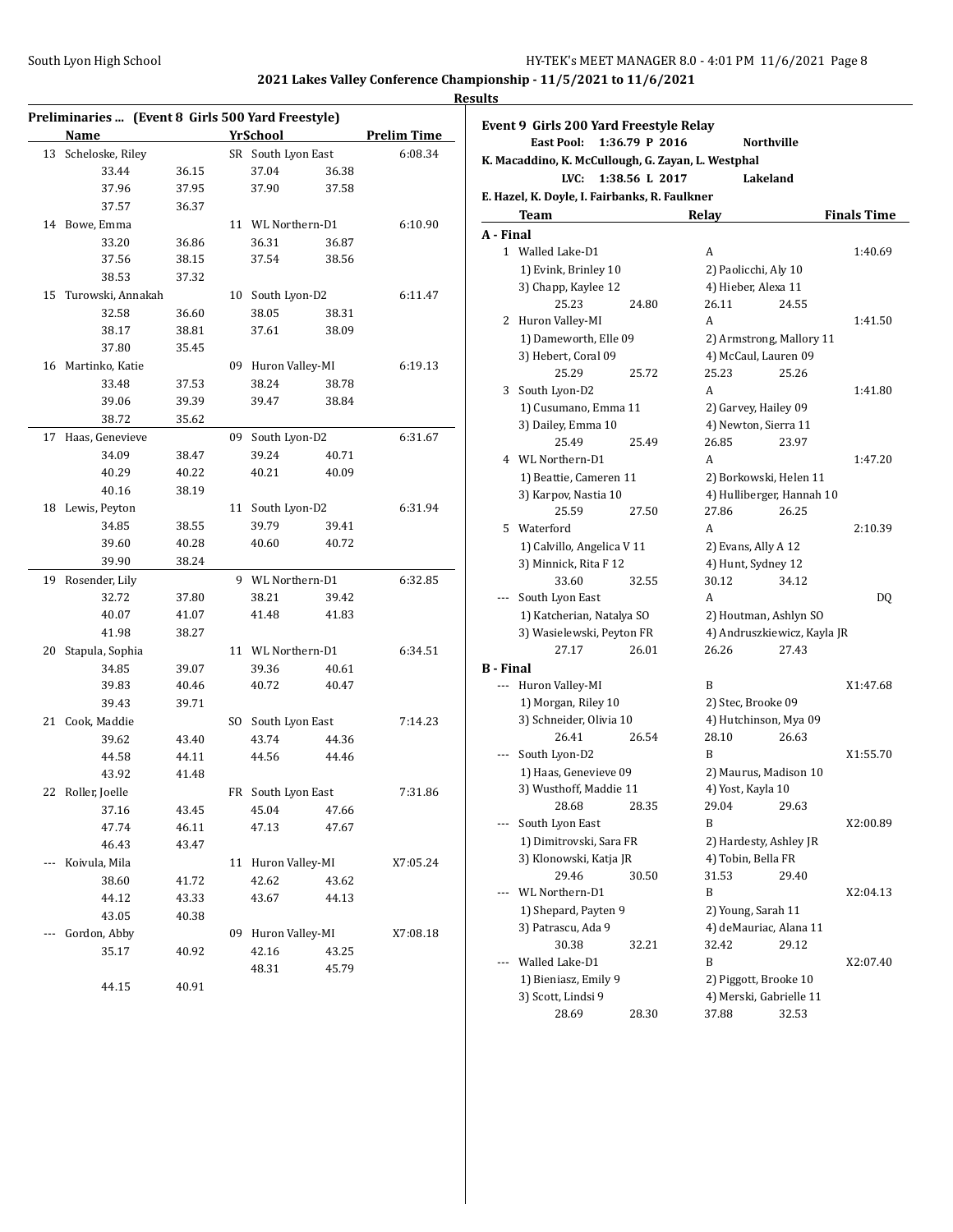|     | Event 9 Girls 200 Yard Freestyle Relay                     |                |                             |       |                    |
|-----|------------------------------------------------------------|----------------|-----------------------------|-------|--------------------|
|     | <b>East Pool:</b>                                          | 1:36.79 P 2016 | Northville                  |       |                    |
|     | K. Macaddino, K. McCullough, G. Zayan, L. Westphal<br>LVC: | 1:38.56 L 2017 | Lakeland                    |       |                    |
|     | E. Hazel, K. Doyle, I. Fairbanks, R. Faulkner              |                |                             |       |                    |
|     | Team                                                       |                | Relay                       |       | <b>Prelim Time</b> |
|     | <b>Preliminaries</b>                                       |                |                             |       |                    |
|     | 1 Walled Lake-D1                                           |                | A                           |       | 1:42.76            |
|     | 1) Evink, Brinley 10                                       |                | 2) Paolicchi, Aly 10        |       |                    |
|     | 3) Chapp, Kaylee 12                                        |                | 4) Hieber, Alexa 11         |       |                    |
|     | 25.91                                                      | 15.53          | 15.92                       | 45.40 |                    |
|     | 2 South Lyon-D2                                            |                | A                           |       | 1:43.23            |
|     | 1) Cusumano, Emma 11                                       |                | 2) Garvey, Hailey 09        |       |                    |
|     | 3) Dailey, Emma 10                                         |                | 4) Newton, Sierra 11        |       |                    |
|     | 25.16                                                      | 26.34          | 27.00                       | 24.73 |                    |
| 3   | Huron Valley-MI                                            |                | A                           |       | 1:43.88            |
|     |                                                            |                | 2) Armstrong, Mallory 11    |       |                    |
|     | 3) Hebert, Coral 09                                        |                |                             |       |                    |
|     | 27.40                                                      | 25.65          | 25.09                       | 25.74 |                    |
|     | 4 WL Northern-D1                                           |                | A                           |       | 1:47.87            |
|     | 1) Beattie, Cameren 11                                     |                | 2) Borkowski, Helen 11      |       |                    |
|     | 3) Karpov, Nastia 10                                       |                | 4) Hulliberger, Hannah 10   |       |                    |
| 5   | 25.65<br>South Lyon East                                   | 27.03          | 28.34<br>A                  | 26.85 |                    |
|     | 3) Andruszkiewicz, Kayla JR                                |                | 4) Katcherian, Natalya SO   |       | 1:57.57            |
|     | 32.17                                                      | 30.43          | 28.06                       | 26.91 |                    |
|     | 6 South Lyon-D2                                            |                | B                           |       | 1:59.23            |
|     | 1) Haas, Genevieve 09                                      |                | 2) Maurus, Madison 10       |       |                    |
|     | 3) Wusthoff, Maddie 11                                     |                | 4) Turowski, Annakah 10     |       |                    |
|     | 30.66                                                      | 28.74          | 29.16                       | 30.67 |                    |
|     | 7 Walled Lake-D1                                           |                | B                           |       | 2:07.05            |
|     | 1) Piggott, Brooke 10                                      |                | 2) Bieniasz, Emily 9        |       |                    |
|     | 3) Scott, Lindsi 9                                         |                | 4) Zama, Angel 10           |       |                    |
|     | 29.11                                                      | 28.21          | 33.26                       | 36.47 |                    |
| 8   | Huron Valley-MI                                            |                | B                           |       | 2:08.78            |
|     | 1) Duff, Jessica 12                                        |                | 2) Gordon, Abby 09          |       |                    |
|     | 3) Conz, Amelia 11                                         |                | 4) Koivula, Mila 11         |       |                    |
|     | 29.33                                                      | 34.62          | 39.54                       | 25.29 |                    |
| 9   | WL Northern-D1                                             |                | B                           |       | 2:09.53            |
|     | 1) Shepard, Payten 9                                       |                | 2) Young, Sarah 11          |       |                    |
|     | 3) Patrascu, Ada 9                                         |                | 4) deMauriac, Alana 11      |       |                    |
|     | 35.76                                                      | 32.46          | 31.50                       | 29.81 |                    |
|     | 10 Waterford                                               |                | A                           |       | 2:16.50            |
|     | 1) Calvillo, Angelica V 11                                 |                | 2) Evans, Ally A 12         |       |                    |
|     | 3) Minnick, Rita F 12<br>34.54                             | 33.40          | 4) Hunt, Sydney 12<br>30.78 | 37.78 |                    |
| 11  | South Lyon East                                            |                | B                           |       | 2:27.44            |
|     | 1) Gadiraju, Tanvi 09                                      |                | 2) Roller, Joelle FR        |       |                    |
|     | 3) Christensen, Brooke FR                                  |                | 4) Putumbaka, Sahasra 09    |       |                    |
|     | 43.11                                                      | 32.05          | 32.55                       | 39.73 |                    |
| --- | South Lyon-D2                                              |                | С                           |       | X2:05.57           |
|     | 1) Beck, Payton 11                                         |                | 2) Archer, Brooke 09        |       |                    |
|     |                                                            |                | 4) Lewis, Peyton 11         |       |                    |
|     | 31.57                                                      | 31.42          | 29.98                       | 32.60 |                    |
|     | Huron Valley-MI                                            |                | D                           |       | X2:07.23           |
|     | 1) Van den Heuvel, Anne 11                                 |                | 2) Adams, Victoria 10       |       |                    |
|     | 3) Begerska, Sophia 11                                     |                | 4) Periera, Clara 12        |       |                    |
|     | 30.49                                                      | 33.50          | 32.22                       | 31.02 |                    |
|     |                                                            |                |                             |       |                    |

|                  | --- South Lyon-D2                         |              | D                      | X2:17.75           |
|------------------|-------------------------------------------|--------------|------------------------|--------------------|
|                  | 1) Whitcher, Theresa 10                   |              | 2) Belcher, Addison 09 |                    |
|                  | 3) Ries, Isabella 10                      |              | 4) Hanshaw, Amanda 10  |                    |
|                  | 33.74                                     | 31.22        | 31.89<br>40.90         |                    |
|                  | WL Northern-D1                            |              | C                      | X2:22.12           |
|                  | 1) Acrich, Lyla 9                         |              | 2) Plowman, Allie 10   |                    |
|                  | 3) Poloney, Ella 10                       |              | 4) Allen, Sofia 10     |                    |
|                  | 35.28                                     | 34.75        | 37.85<br>34.24         |                    |
|                  | WL Northern-D1                            |              | D                      | X2:25.18           |
|                  | 1) Molski, Grace 9                        |              | 2) Meloche, Ava 11     |                    |
|                  | 3) Weckstein, Emma 10                     |              | 4) Roberts, Madi 10    |                    |
|                  | 36.09                                     | 38.06        | 36.08<br>34.95         |                    |
|                  | --- Huron Valley-MI                       |              | C                      | X2:41.97           |
|                  | 1) Roberts, Adrianna 11                   |              | 2) Frank, Liz 09       |                    |
|                  | 3) Lamphear, Lindsay 11                   |              | 4) Kolb, Savannah 11   |                    |
|                  | 38.36                                     | 41.75        | 41.89<br>39.97         |                    |
|                  |                                           |              |                        |                    |
|                  | <b>Event 10 Girls 100 Yard Backstroke</b> |              |                        |                    |
|                  | <b>East Pool:</b>                         | 55.45 P 2017 | <b>Emma Hazel</b>      |                    |
|                  | LVC:                                      | 55.45 L 2017 | Emma Hazel             |                    |
|                  | Name                                      |              | YrSchool               | <b>Finals Time</b> |
| A - Final        |                                           |              |                        |                    |
|                  | 1 Lickman, Sophia                         |              | South Lyon East<br>FR  | 58.30              |
|                  | 28.61                                     | 29.69        |                        |                    |
|                  | 2 Beattie, Cameren                        | 11           | WL Northern-D1         | 59.16              |
|                  | 28.78                                     | 30.38        |                        |                    |
|                  | 3 Evink, Brinley                          | 10           | Walled Lake-D1         | 1:00.17            |
|                  | 29.94                                     | 30.23        |                        |                    |
|                  | 4 Cusumano, Emma                          | 11           | South Lyon-D2          | 1:02.42            |
|                  | 30.31                                     | 32.11        |                        |                    |
| 5                | Malik, Anna                               | 12           | Huron Valley-MI        | 1:04.81            |
|                  | 31.05                                     | 33.76        |                        |                    |
|                  |                                           |              |                        |                    |
|                  |                                           |              |                        |                    |
|                  | 6 Wasielewski, Peyton                     | FR           | South Lyon East        | 1:06.32            |
|                  | 31.37                                     | 34.95        |                        |                    |
| 7                | McBeth, Caitlyn                           | 11           | South Lyon-D2          | 1:08.05            |
|                  | 33.27                                     | 34.78        |                        |                    |
|                  | 8 Hesterman, Evelyn                       | 09           | South Lyon-D2          | 1:08.46            |
|                  | 32.49                                     | 35.97        |                        |                    |
| <b>B</b> - Final |                                           |              |                        |                    |
| 9                | Houtman, Ashlyn                           |              | South Lyon East<br>SO  | 1:07.46            |
|                  | 32.28                                     | 35.18        |                        |                    |
| 10               | Pletzer, Kayla                            | 11           | Huron Valley-MI        | 1:09.70            |
|                  | 33.89                                     | 35.81        |                        |                    |
| 11               | Thibodeau, Delaney                        | 10           | Walled Lake-D1         | 1:10.14            |
|                  | 34.51                                     | 35.63        |                        |                    |
| 12               | Aikens, Ella                              | 11           | South Lyon-D2          | 1:10.40            |
|                  | 33.67                                     | 36.73        |                        |                    |
| 13               | Bowe, Emma                                | 11           | WL Northern-D1         | 1:11.22            |
|                  | 34.79                                     | 36.43        |                        |                    |
| 14               | Henry, Lydia                              | 09           | Huron Valley-MI        | 1:14.36            |
|                  | 36.15                                     | 38.21        |                        |                    |
| 15               | Eastman, Ashley                           | 10           | Walled Lake-D1         | 1:14.47            |
|                  | 36.09                                     | 38.38        |                        |                    |
| 16               | Minnick, Rita F<br>37.57                  | 12<br>39.04  | Waterford              | 1:16.61            |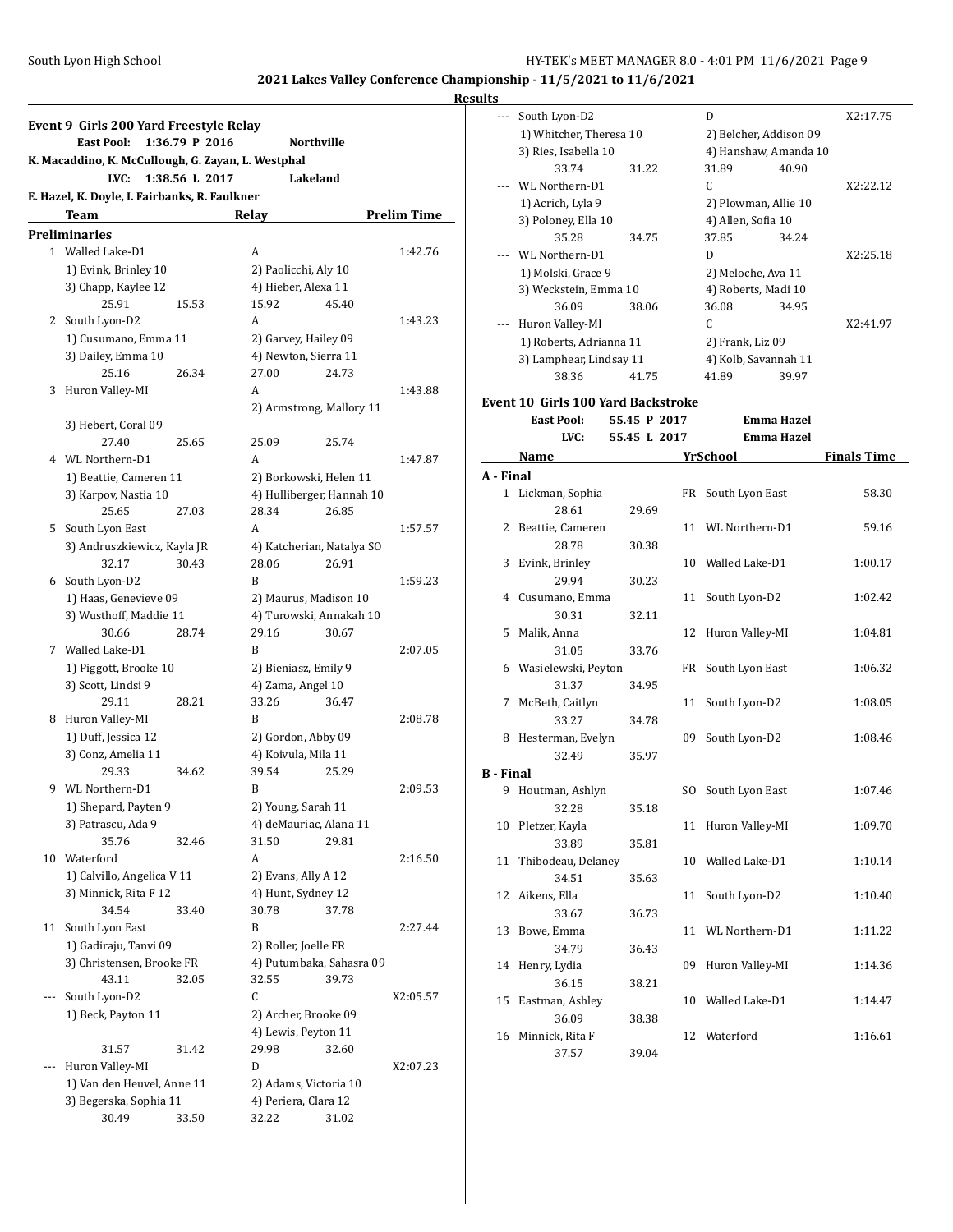**A - Final**

2 Hulliberger, Hannah 10 WL Northern-D1 1:10.69

3 Allen, Leila 10 Walled Lake-D1 1:11.17

4 Evers, Emily 12 Walled Lake-D1 1:11.86

5 Spiewak, Karolina 10 Huron Valley-MI 1:12.14

6 Polo, Sofia 10 Walled Lake-D1 1:13.78

7 Borkowski, Helen 11 WL Northern-D1 1:16.70

8 Smetana, Gracie 12 Huron Valley-MI 1:17.10

9 Agnew, Kassidee 10 South Lyon-D2 1:17.82

10 Dailey, Emma 10 South Lyon-D2 1:17.93

11 Scheloske, Riley SR South Lyon East 1:19.99

12 Beck, Payton 11 South Lyon-D2 1:22.27

13 Hardesty, Ashley JR South Lyon East 1:22.33

14 Stapula, Sophia 11 WL Northern-D1 1:22.65

15 Grebovic, Emina 09 Huron Valley-MI 1:23.13

16 Auterman, Mary 12 WL Northern-D1 1:23.15

**LVC: 1:07.61 L 2017 Isabella Fairbanks Name Yr School Prelim Time**

1 Garvey, Hailey 09 South Lyon-D2 1:11.84

2 Spiewak, Karolina 10 Huron Valley-MI 1:11.91

**East Pool: 1:04.11 P 2016 Erin Szara**

33.63 37.06

34.02 37.15

34.06 37.80

33.90 38.24

34.93 38.85

36.07 40.63

36.10 41.00

37.33 40.49

36.33 41.60

38.04 41.95

38.82 43.45

38.35 43.98

39.44 43.21

38.80 44.33

39.05 44.10 **Event 11 Girls 100 Yard Breaststroke**

33.85 37.99

33.89 38.02

**2021 Lakes Valley Conference Championship - 11/5/2021 to 11/6/2021**

**B - Final**

**Preliminaries**

#### **Results**

|    | <b>Event 10 Girls 100 Yard Backstroke</b> |                |     |                    |                    |
|----|-------------------------------------------|----------------|-----|--------------------|--------------------|
|    | <b>East Pool:</b>                         | 55.45 P 2017   |     | <b>Emma Hazel</b>  |                    |
|    | LVC:                                      | 55.45 L 2017   |     | <b>Emma Hazel</b>  |                    |
|    | Name                                      |                |     | YrSchool           | <b>Prelim Time</b> |
|    | <b>Preliminaries</b>                      |                |     |                    |                    |
|    | 1 Lickman, Sophia                         |                | FR  | South Lyon East    | 58.62              |
|    | 28.49                                     | 30.13          |     |                    |                    |
|    | 2 Beattie, Cameren                        |                | 11  | WL Northern-D1     | 1:00.89            |
|    | 29.43                                     | 31.46          |     |                    |                    |
| 3  | Evink, Brinley                            |                |     | 10 Walled Lake-D1  | 1:01.21            |
|    | 30.21                                     | 31.00          |     |                    |                    |
|    | 4 Cusumano, Emma                          |                | 11  | South Lyon-D2      | 1:03.02            |
|    | 5 Malik, Anna                             |                | 12  | Huron Valley-MI    | 1:04.37            |
|    | 30.91                                     | 33.46          |     |                    |                    |
|    | 6 Wasielewski, Peyton                     |                | FR  | South Lyon East    | 1:05.69            |
|    | 31.43                                     | 34.26          |     |                    |                    |
| 7  | Hesterman, Evelyn                         |                | 09  | South Lyon-D2      | 1:07.92            |
|    | 32.59                                     | 35.33          |     |                    |                    |
| 8  | McBeth, Caitlyn                           |                | 11  | South Lyon-D2      | 1:08.78            |
|    | 33.35                                     | 35.43          |     |                    |                    |
|    | 9 Houtman, Ashlyn                         |                | SO. | South Lyon East    | 1:09.64            |
|    | 10 Aikens, Ella                           |                | 11  | South Lyon-D2      | 1:09.78            |
|    | 33.87                                     | 35.91          |     |                    |                    |
| 11 | Thibodeau, Delaney                        |                | 10  | Walled Lake-D1     | 1:09.91            |
|    | 34.29                                     | 35.62          |     |                    |                    |
| 12 | Pletzer, Kayla                            |                | 11  | Huron Valley-MI    | 1:10.10            |
| 13 | Bowe, Emma                                |                | 11  | WL Northern-D1     | 1:10.63            |
|    | 14 Eastman, Ashley                        |                | 10  | Walled Lake-D1     | 1:14.54            |
|    | 36.31                                     | 38.23          |     |                    |                    |
|    | 15 Minnick, Rita F                        |                |     | 12 Waterford       | 1:16.52            |
|    | 37.83                                     | 38.69          |     |                    |                    |
|    | 16 Henry, Lydia                           |                |     | 09 Huron Valley-MI | 1:17.30            |
| 17 | Keller, Emma                              |                | 11  | South Lyon-D2      | 1:18.59            |
|    | 38.55                                     | 40.04          |     |                    |                    |
|    | 18 Yarbrough, Katelyn                     |                | 11  | South Lyon-D2      | 1:23.07            |
|    | 40.67                                     | 42.40          |     |                    |                    |
|    | 19 Ward, Arica a                          |                |     | 10 Waterford       | 1:28.25            |
| 20 | Rassam, Lara                              |                | 10  | Walled Lake-D1     | 1:37.84            |
|    | 46.74                                     | 51.10          |     |                    |                    |
|    | --- Allen, Sofia                          |                |     | 10 WL Northern-D1  | X1:23.31           |
|    | 41.70                                     | 41.61          |     |                    |                    |
|    | --- Van den Heuvel, Anne                  |                |     | 11 Huron Valley-MI | X1:24.04           |
|    | --- Periera, Clara                        |                | 12  | Huron Valley-MI    | X1:25.95           |
|    | 40.74                                     | 45.21          |     |                    |                    |
|    | --- Roberts, Adrianna                     |                | 11  | Huron Valley-MI    | X1:47.28           |
|    | 51.19                                     | 56.09          |     |                    |                    |
|    | Lamphear, Lindsay                         |                |     | 11 Huron Valley-MI | X1:54.69           |
|    | 54.50                                     | 1:00.19        |     |                    |                    |
|    |                                           |                |     |                    |                    |
|    | Event 11 Girls 100 Yard Breaststroke      |                |     |                    |                    |
|    | <b>East Pool:</b>                         | 1:04.11 P 2016 |     | <b>Erin Szara</b>  |                    |
|    | LVC:                                      | 1:07.61 L 2017 |     | Isabella Fairbanks |                    |
|    | Name                                      |                |     | YrSchool           | <b>Finals Time</b> |

1 Garvey, Hailey 09 South Lyon-D2 1:09.65

32.77 36.88

|    | 3 Evers, Emily      |       |    | 12 Walled Lake-D1  | 1:12.05 |
|----|---------------------|-------|----|--------------------|---------|
|    | 33.55               | 38.50 |    |                    |         |
|    | 4 Allen, Leila      |       |    | 10 Walled Lake-D1  | 1:12.18 |
|    | 34.31               | 37.87 |    |                    |         |
|    | 5 Polo, Sofia       |       |    | 10 Walled Lake-D1  | 1:13.62 |
|    | 34.27               | 39.35 |    |                    |         |
| 6  | Hulliberger, Hannah |       |    | 10 WL Northern-D1  | 1:14.51 |
|    | 35.22               | 39.29 |    |                    |         |
| 7  | Smetana, Gracie     |       |    | 12 Huron Valley-MI | 1:15.60 |
|    | 35.32               | 40.28 |    |                    |         |
| 8  | Borkowski, Helen    |       |    | 11 WL Northern-D1  | 1:16.33 |
|    | 36.32               | 40.01 |    |                    |         |
| 9  | Dailey, Emma        |       |    | 10 South Lyon-D2   | 1:18.50 |
|    | 36.51               | 41.99 |    |                    |         |
| 10 | Agnew, Kassidee     |       | 10 | South Lyon-D2      | 1:19.57 |
|    | 37.13               | 42.44 |    |                    |         |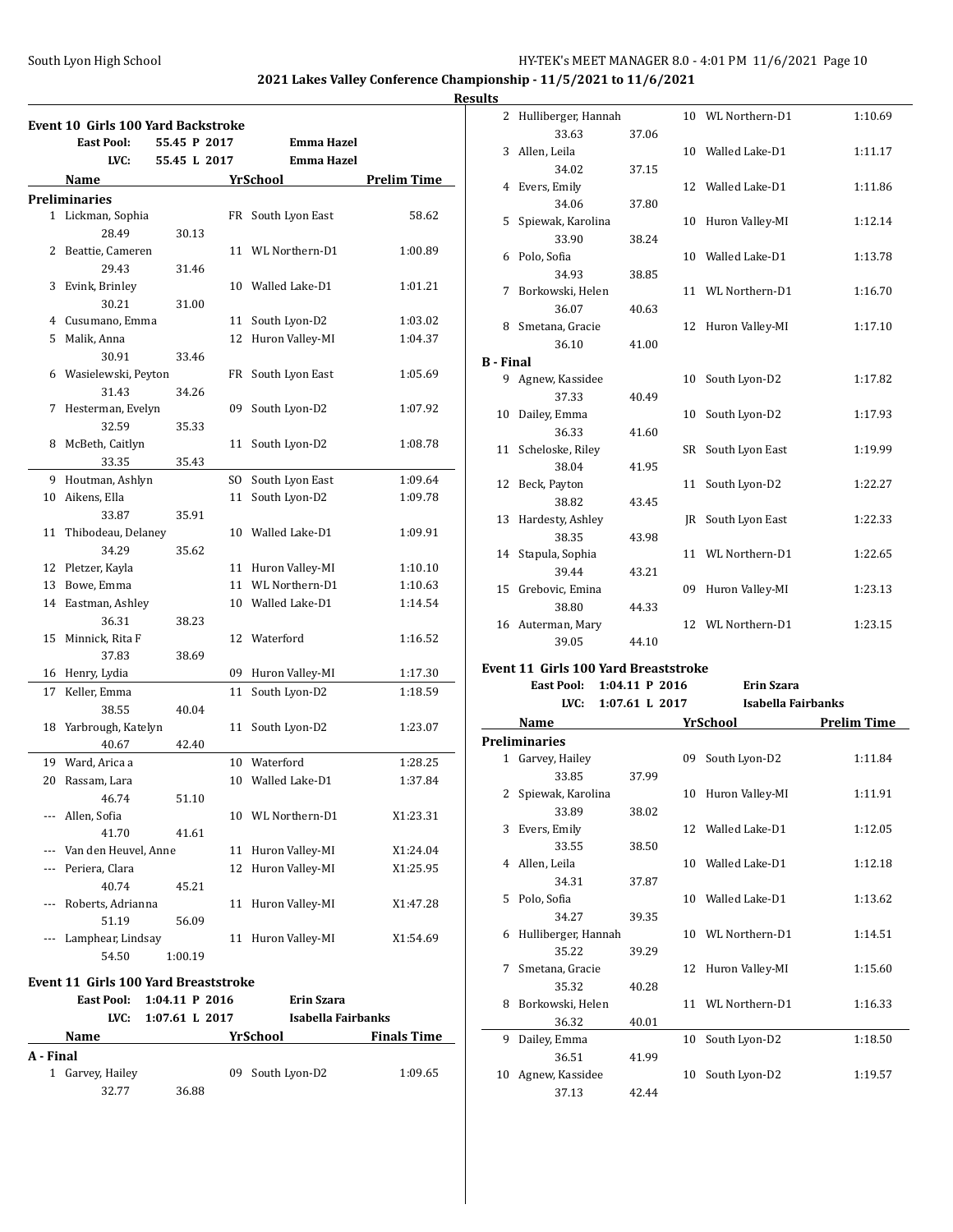### South Lyon High School HY-TEK's MEET MANAGER 8.0 - 4:01 PM 11/6/2021 Page 11

**2021 Lakes Valley Conference Championship - 11/5/2021 to 11/6/2021**

|                | Preliminaries  (Event 11 Girls 100 Yard Breaststroke) |       |    |                    |                    |
|----------------|-------------------------------------------------------|-------|----|--------------------|--------------------|
|                | Name                                                  |       |    | <b>YrSchool</b>    | <b>Prelim Time</b> |
| 11             | Scheloske, Riley                                      |       |    | SR South Lyon East | 1:20.09            |
|                | 37.75                                                 | 42.34 |    |                    |                    |
| 12             | Beck, Payton                                          |       | 11 | South Lyon-D2      | 1:22.67            |
|                | 39.01                                                 | 43.66 |    |                    |                    |
| 13             | Hardesty, Ashley                                      |       | IR | South Lyon East    | 1:23.95            |
|                | 39.66                                                 | 44.29 |    |                    |                    |
| 14             | Grebovic, Emina                                       |       | 09 | Huron Valley-MI    | 1:24.61            |
|                | 38.83                                                 | 45.78 |    |                    |                    |
| 15             | Auterman, Mary                                        |       |    | 12 WL Northern-D1  | 1:26.04            |
| 16             | Stapula, Sophia                                       |       | 11 | WL Northern-D1     | 1:27.03            |
|                | 41.19                                                 | 45.84 |    |                    |                    |
| 17             | Patrascu, Ada                                         |       | 9  | WL Northern-D1     | 1:27.97            |
|                | 41.06                                                 | 46.91 |    |                    |                    |
| 18             | Karpov, Nastia                                        |       | 10 | WL Northern-D1     | 1:28.96            |
|                | 40.95                                                 | 48.01 |    |                    |                    |
| 19             | Paye, Morgan                                          |       | 12 | Walled Lake-D1     | 1:29.72            |
|                | 42.41                                                 | 47.31 |    |                    |                    |
| 20             | Acrich, Lyla                                          |       | 9  | WL Northern-D1     | 1:33.29            |
|                | 43.92                                                 | 49.37 |    |                    |                    |
| 21             | Strong, Shannon                                       |       | 9  | Walled Lake-D1     | 1:33.62            |
|                | 44.06                                                 | 49.56 |    |                    |                    |
| 22             | Morales, Kerani                                       |       | 10 | Waterford          | 1:34.65            |
|                | 45.15                                                 | 49.50 |    |                    |                    |
| 23             | Christensen, Brooke                                   |       | FR | South Lyon East    | 1:35.19            |
|                | 46.29                                                 | 48.90 |    |                    |                    |
| 24             | Hunt, Sydney                                          |       |    | 12 Waterford       | 1:38.27            |
|                | 45.91                                                 | 52.36 |    |                    |                    |
| 25             | Shepard, Payten                                       |       | 9  | WL Northern-D1     | 1:39.93            |
|                | 46.25                                                 | 53.68 |    |                    |                    |
| 26             | Scott, Lindsi                                         |       | 9  | Walled Lake-D1     | 1:49.13            |
|                | 50.11                                                 | 59.02 |    |                    |                    |
| ---            | Belcher, Addison                                      |       | 09 | South Lyon-D2      | X1:33.03           |
|                | 42.55                                                 | 50.48 |    |                    |                    |
| $\overline{a}$ | Adams, Victoria                                       |       | 10 | Huron Valley-MI    | X1:40.66           |
|                | 47.80                                                 | 52.86 |    |                    |                    |
|                | Diamond, Samantha                                     |       | 10 | WL Northern-D1     | DQ                 |
|                | 45.30                                                 | 51.14 |    |                    |                    |

### **Event 12 Girls 400 Yard Freestyle Relay**

|                | East Pool:              | 3:32.11 P 2014 |       | <b>Northville</b>     |                    |
|----------------|-------------------------|----------------|-------|-----------------------|--------------------|
|                | LVC:                    | 3:35.56 L 2017 |       | Lakeland              |                    |
|                | Team                    |                | Relav |                       | <b>Finals Time</b> |
| A - Final      |                         |                |       |                       |                    |
| 1              | Huron Valley-MI         |                | A     |                       | 3:39.69            |
|                | 1) Moore, Paxton 12     |                |       | 2) Dameworth, Elle 09 |                    |
|                | 3) Spiewak, Karolina 10 |                |       | 4) McCaul, Lauren 09  |                    |
|                | 26.59                   | 55.29          | 25.79 | 54.14                 |                    |
|                | 26.36                   | 56.09          | 25.67 | 54.17                 |                    |
| $\overline{2}$ | Walled Lake-D1          |                | A     |                       | 3:44.46            |
|                | 1) Hieber, Alexa 11     |                |       | 2) Evink, Brinley 10  |                    |
|                | 3) Chapp, Kaylee 12     |                |       | 4) Paolicchi, Aly 10  |                    |
|                | 26.75                   | 54.75          | 27.21 | 57.33                 |                    |
|                | 26.72                   | 57.91          | 25.87 | 54.47                 |                    |
|                |                         |                |       |                       |                    |

| <b>Results</b>   |                           |         |                     |                             |          |
|------------------|---------------------------|---------|---------------------|-----------------------------|----------|
|                  | 3 South Lyon East         |         | A                   |                             | 3:52.25  |
|                  | 1) Lees, Amanda SR        |         |                     | 2) Houtman, Ashlyn SO       |          |
|                  | 3) Lickman, Sophia FR     |         |                     | 4) Andruszkiewicz, Kayla JR |          |
|                  | 27.98                     | 58.99   | 27.66               | 58.45                       |          |
|                  | 26.41                     | 54.71   | 28.36               | 1:00.10                     |          |
|                  | 4 South Lyon-D2           |         | A                   |                             | 4:05.86  |
|                  | 1) Maurus, Madison 10     |         |                     | 2) McBeth, Caitlyn 11       |          |
|                  | 3) Hesterman, Evelyn 09   |         |                     | 4) Dailey, Emma 10          |          |
|                  | 29.56                     | 1:02.23 | 29.76               | 1:02.27                     |          |
|                  | 29.51                     | 1:01.42 | 28.37               | 59.94                       |          |
|                  | 5 WL Northern-D1          |         | A                   |                             | 4:23.27  |
|                  | 1) Stapula, Sophia 11     |         |                     | 2) Shepard, Payten 9        |          |
|                  | 3) Henry, Maggie 10       |         |                     | 4) Auterman, Mary 12        |          |
|                  | 31.91                     | 1:06.54 | 32.34               | 1:08.82                     |          |
|                  | 31.42                     | 1:05.62 | 29.53               | 1:02.29                     |          |
|                  | 6 Waterford               |         | A                   |                             | 5:53.34  |
|                  | 1) Ward, Arica a 10       |         |                     | 2) Morales, Kerani 10       |          |
|                  | 3) Findley, Sara 09       |         | 4) Pearsall, Grace  |                             |          |
|                  | 35.09                     | 1:14.84 | 37.13               | 1:18.10                     |          |
|                  | 39.57                     | 1:23.73 | 51.71               | 1:56.67                     |          |
| <b>B</b> - Final |                           |         |                     |                             |          |
|                  | --- Walled Lake-D1        |         | B                   |                             | X4:00.68 |
|                  | 1) Allen, Leila 10        |         | 2) Evers, Emily 12  |                             |          |
|                  | 3) Polo, Sofia 10         |         |                     | 4) Bieniasz, Emily 9        |          |
|                  | 29.21                     | 1:00.03 | 29.16               | 1:01.55                     |          |
|                  | 27.68                     | 58.98   | 28.22               | 1:00.12                     |          |
|                  | --- Huron Valley-MI       |         | B                   |                             | X4:08.04 |
|                  | 1) Malik, Anna 12         |         | 2) Duff, Jessica 12 |                             |          |
|                  | 3) Smetana, Gracie 12     |         |                     | 4) Dexter, Emily 12         |          |
|                  | 28.87                     | 59.81   | 30.74               | 1:04.09                     |          |
|                  | 30.27                     | 1:03.06 | 28.56               | 1:01.08                     |          |
|                  | --- South Lyon-D2         |         | B                   |                             | X4:22.66 |
|                  | 1) Haas, Genevieve 09     |         | 2) Aikens, Ella 11  |                             |          |
|                  | 3) Agnew, Kassidee 10     |         |                     | 4) Turowski, Annakah 10     |          |
|                  | 31.36                     | 1:05.63 | 31.45               | 1:06.51                     |          |
|                  | 30.41                     | 1:04.56 | 31.85               | 1:05.96                     |          |
|                  | --- South Lyon East       |         | B                   |                             | X4:26.17 |
|                  | 1) Katcherian, Natalya SO |         |                     | 2) Dimitrovski, Sara FR     |          |
|                  | 3) Scheloske, Riley SR    |         | 4) Sharpe, Cara JR  |                             |          |
|                  | 29.16                     | 1:00.00 | 31.57               | 1:05.01                     |          |
|                  | 31.49                     | 1:06.06 | 35.12               | 1:15.10                     |          |
|                  | WL Northern-D1            |         | B                   |                             | X4:30.96 |
|                  | 1) Rosender, Lily 9       |         |                     | 2) Young, Sarah 11          |          |
|                  | 3) deMauriac, Alana 11    |         |                     | 4) Bowe, Emma 11            |          |
|                  | 31.51                     | 1:06.24 | 32.85               | 1:10.56                     |          |
|                  | 32.52                     | 1:10.20 | 30.41               | 1:03.96                     |          |

# **Event 12 Girls 400 Yard Freestyle Relay**

| <b>Northville</b><br>3:32.11 P 2014          |                    |
|----------------------------------------------|--------------------|
| Lakeland<br>3:35.56 L 2017<br>LVC:           |                    |
| Relav<br>Team                                | <b>Prelim Time</b> |
| <b>Preliminaries</b>                         |                    |
| Walled Lake-D1<br>A                          | 3:50.29            |
| 1) Hieber, Alexa 11<br>2) Chapp, Kaylee 12   |                    |
| 4) Evink, Brinley 10<br>3) Paolicchi, Aly 10 |                    |
| 27.49<br>58.68<br>56.61<br>27.64             |                    |
| 26.95<br>57.56<br>27.22<br>57.44             |                    |